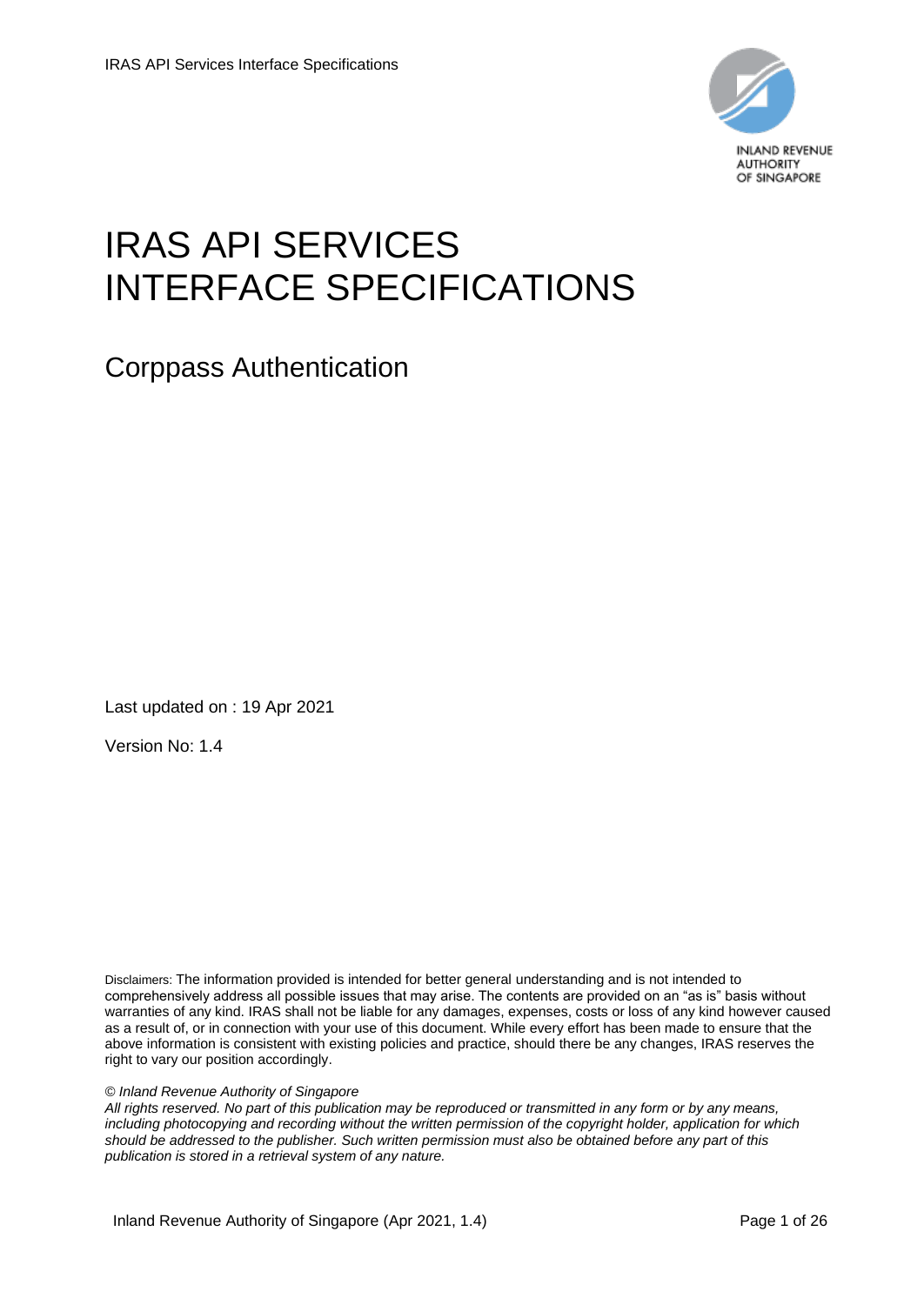# **Version Control**

#### **Version History**

| <b>Revision Date</b> | <b>Version</b><br><b>Number</b> | <b>Change Log Summary</b>                                                                                                    |
|----------------------|---------------------------------|------------------------------------------------------------------------------------------------------------------------------|
| 16 Jul 2020          | 1.1                             | Updated Specifications to align with new template.                                                                           |
| 2 Sep 2020           | 1.2                             | Included scope for e-stamping API.<br>Included samples for both Sandbox and Production environments.                         |
| 6 Oct 2020           | 1.3                             | Included scope for Submission of Commission Records API.<br>Update scope and callback url requirements (i.e case-sensitive). |
| 19 Apr 2021          | 1.4                             | Updated Specifications to align with Singpass/Corppass brand refresh.                                                        |
|                      |                                 |                                                                                                                              |
|                      |                                 |                                                                                                                              |
|                      |                                 |                                                                                                                              |
|                      |                                 |                                                                                                                              |
|                      |                                 |                                                                                                                              |
|                      |                                 |                                                                                                                              |
|                      |                                 |                                                                                                                              |

*© Inland Revenue Authority of Singapore*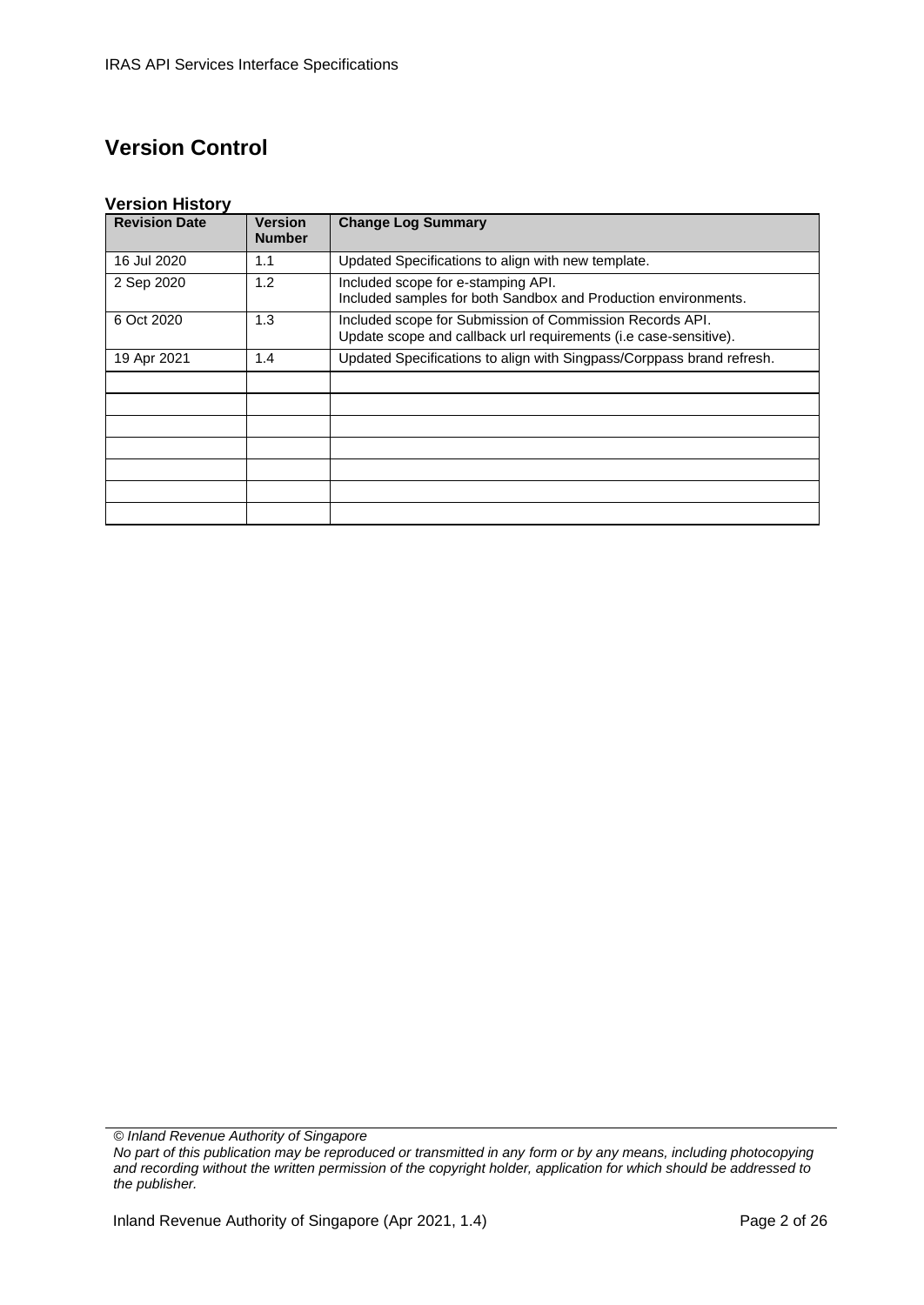# **Table of Contents**

| 1.               |     |  |  |
|------------------|-----|--|--|
| 2.               |     |  |  |
| 3.               |     |  |  |
|                  | 3.1 |  |  |
|                  | 3.2 |  |  |
|                  | 3.3 |  |  |
|                  | 3.4 |  |  |
|                  | 3.5 |  |  |
|                  | 3.6 |  |  |
|                  | 3.7 |  |  |
| $\overline{4}$ . |     |  |  |
|                  | 4.1 |  |  |
|                  | 4.2 |  |  |
|                  | 4.3 |  |  |
|                  | 4.4 |  |  |
|                  | 4.5 |  |  |
| 5.               |     |  |  |
|                  | 5.1 |  |  |
|                  | 5.2 |  |  |
|                  | 5.3 |  |  |
| 6.               |     |  |  |
| 7.               |     |  |  |
|                  | 7.1 |  |  |
|                  | 7.2 |  |  |
|                  | 7.3 |  |  |
|                  | 7.4 |  |  |
|                  | 7.5 |  |  |
|                  | 7.6 |  |  |

<sup>©</sup> Inland Revenue Authority of Singapore

No part of this publication may be reproduced or transmitted in any form or by any means, including photocopying and recording without the written permission of the copyright holder, application for which should be addressed to the publisher.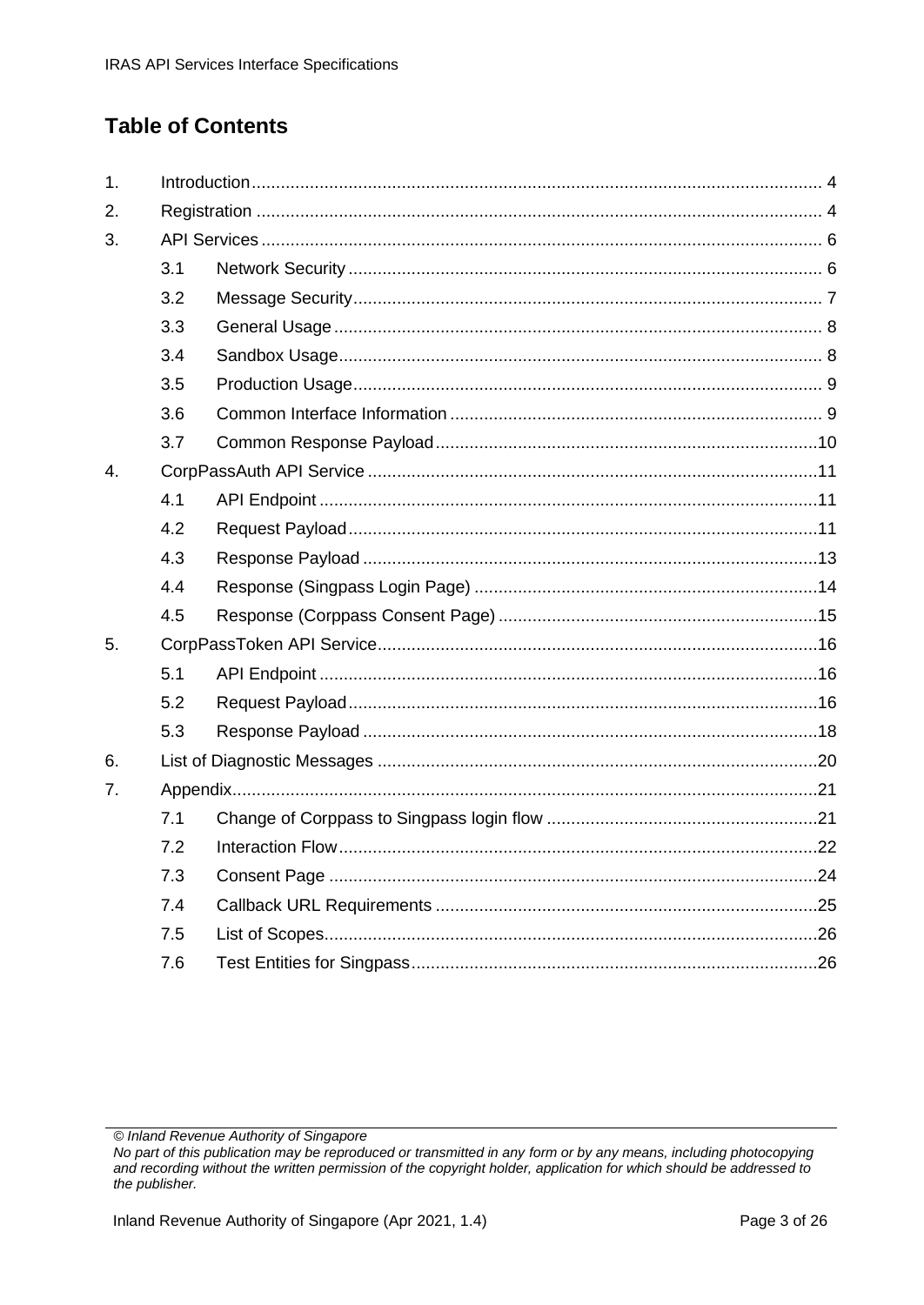### <span id="page-3-0"></span>**1. Introduction**

The Inland Revenue Authority of Singapore (IRAS) provides application programming interface (API) services to allow application developers to submit and retrieve tax related matters using HTTP requests. Most of the APIs will be in the form of a JSON web service which reduces client/server coupling and thus enabling easier integration between IRAS' services with external developers.

While some services require a simple GET, others may be secured and require credentials that can be passed via HTTP header parameters which are as follows :

| <b>X-IBM-Client-Id</b>     | String containing the client ID of the application invoking IRAS API.<br>This value will be provided to the application vendor by IRAS.<br>E.g. a1234b5c-1234-abcd-efgh-a1234b5cdef               |
|----------------------------|---------------------------------------------------------------------------------------------------------------------------------------------------------------------------------------------------|
| <b>X-IBM-Client-Secret</b> | String containing the client secret of the application invoking IRAS<br>API. This value will be provided to the application vendor by IRAS.<br>E.g. a12345bC67e8fG9a12345bC67e8fG9a12345bC67e8fG9 |

This document serves as a guide for developers to consume IRAS API services.

### <span id="page-3-1"></span>**2. Registration**

Developers are required to test APIs in the Sandbox environment first, before using them in Production. Create a developer account at<https://apisandbox.iras.gov.sg/> to subscribe to IRAS APIs for Sandbox Testing, and a developer account at<https://apiservices.iras.gov.sg/> to subscribe to IRAS APIs for Production use.

**Note**: In order for IRAS to identify your API subscriptions, please enter your details as follows when creating an account:

- "First name" field: To enter "Name of organisation";
- "Last name" field: To enter "Tax Reference No. of organisation"

#### **Step 1: Create Account**

- Create an account at the IRAS API Marketplace with your personal particulars. An autogenerated notification email will be sent to you.
- After logging into your new account, click on your Username at the top-right corner of the page > My Organization > Edit organization.

**Note:** Organization name should reflect your actual company / organisation name (followed by the ROC or UEN where applicable), e.g. ABC Pte Ltd\_201712345X.

*\* Take note of the underscore after the company / organisation name*

*<sup>©</sup> Inland Revenue Authority of Singapore* 

*No part of this publication may be reproduced or transmitted in any form or by any means, including photocopying and recording without the written permission of the copyright holder, application for which should be addressed to the publisher.*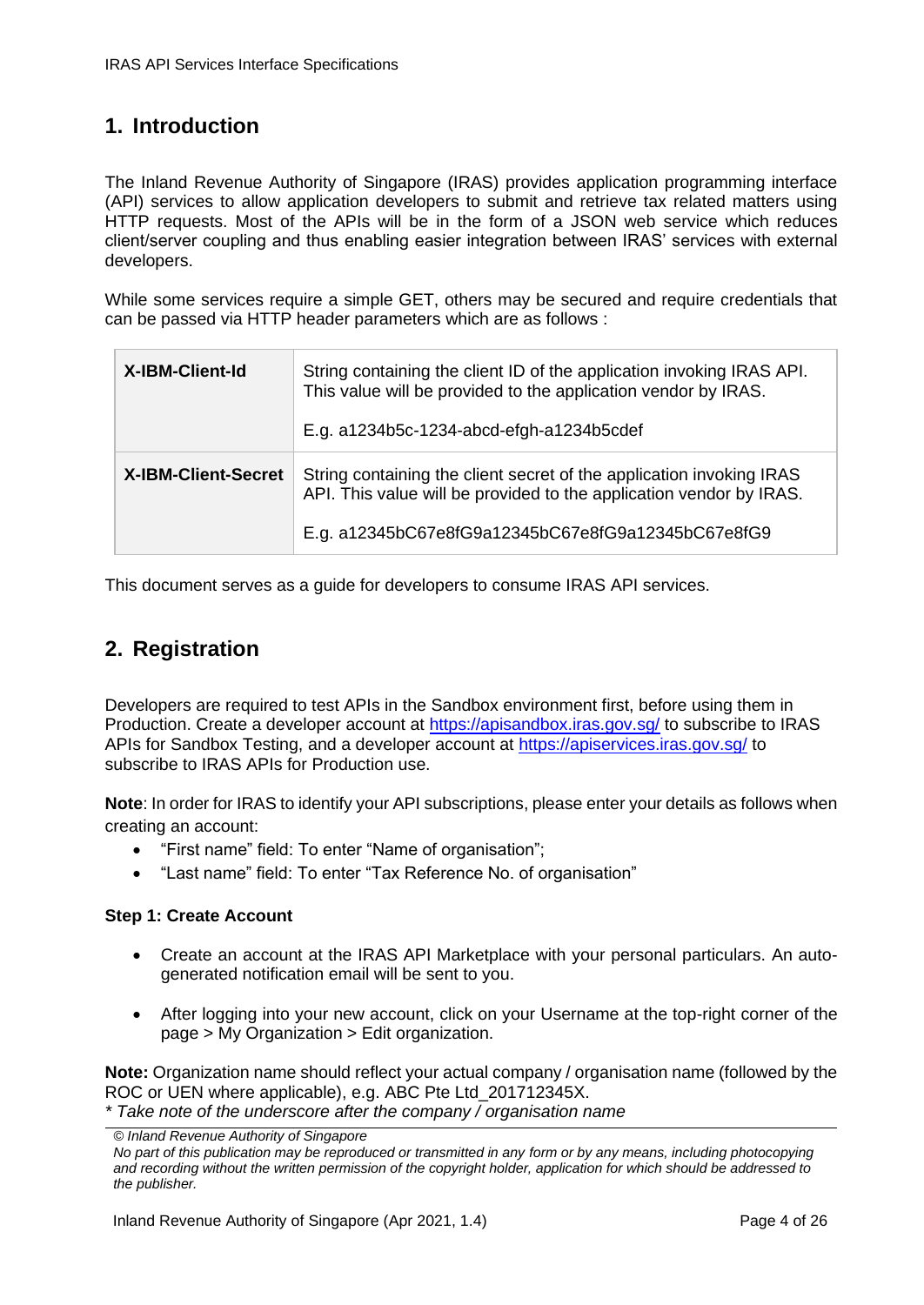#### **Step 2: Register App**

- Click on Apps on the Menu Bar > Register New Application
- Ensure that the App Title is recognisable by software users, as they will be asked to give consent for the App to call this API. Refer to [Appendix 7.3](#page-23-0) for a sample Consent Page.

#### **Step 3: Subscribe**

- Click on API Products > Select the Singpass Authentication API Product > Click Subscribe
- Select your registered App > Click Subscribe

A computer-generated email will be sent to the subscriber's email account for account activation of the API Marketplace.

Refer to<https://go.gov.sg/iras-apiuserguide> for more details on how to get started.

*<sup>©</sup> Inland Revenue Authority of Singapore* 

*No part of this publication may be reproduced or transmitted in any form or by any means, including photocopying and recording without the written permission of the copyright holder, application for which should be addressed to the publisher.*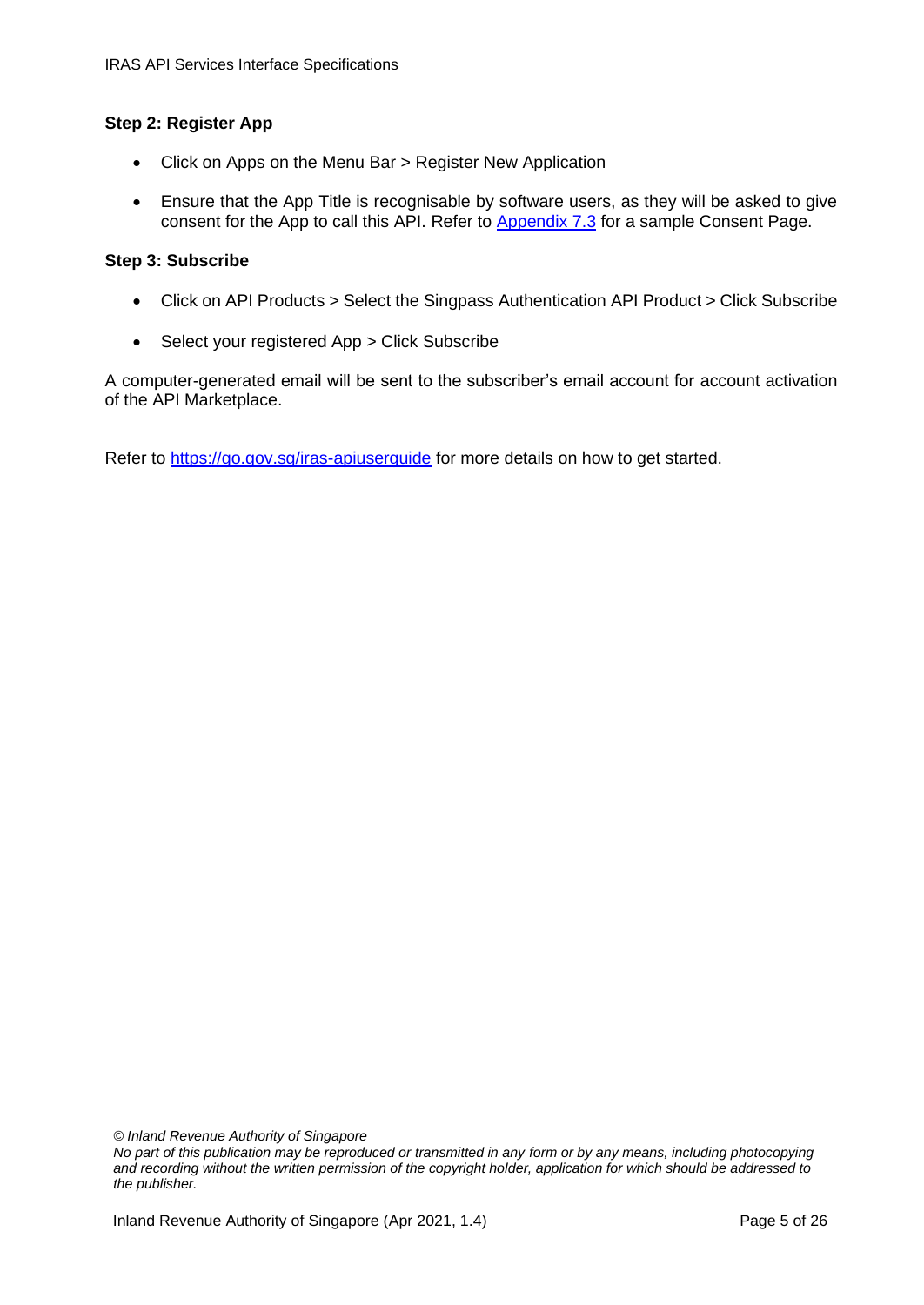### <span id="page-5-0"></span>**3. API Services**

| <b>Name of API</b><br><b>Service</b> | <b>Description</b>                                                                                | <b>Endpoint</b>                                                                                                         |
|--------------------------------------|---------------------------------------------------------------------------------------------------|-------------------------------------------------------------------------------------------------------------------------|
| CorpPassAuth                         | This API can be<br>used to retrieve<br>Corppass' Uniform<br>Resource Locator<br>(URL) in order to | For Sandbox Testing:<br>https://apisandbox.iras.gov.sg/iras/sb<br>/Authentication/CorpPassAuth<br>For Production Usage: |
|                                      | obtain the<br>authorisation code<br>from Corppass.                                                | https://apiservices.iras.gov.sg/iras/prod<br>/Authentication/CorpPassAuth                                               |
| CorpPassToken                        | This API can be<br>used to retrieve the<br>access token.                                          | For Sandbox Testing:<br>https://apisandbox.iras.gov.sg/iras/sb<br>/Authentication/CorpPassToken                         |
|                                      |                                                                                                   | For Production Usage:<br>https://apiservices.iras.gov.sg/iras/prod<br>/Authentication/CorpPassToken                     |

Refer to [Appendix 7.2](#page-21-0) for the high-level interaction flow.

### <span id="page-5-1"></span>**3.1 Network Security**

The API endpoint has to be triggered from a Server-to-Server connection. Transport Layer Security (TLS) and IP Whitelisting will be used to secure end-to-end communications between the server invoking the API and IRAS API Gateway.

Your server, software or application must be able to:

- 1. Support the following protocols: HTTP/2, TLS 1.2/1.3, and
- 2. Trigger HTTP/GET and HTTP/POST requests.

*<sup>©</sup> Inland Revenue Authority of Singapore* 

*No part of this publication may be reproduced or transmitted in any form or by any means, including photocopying and recording without the written permission of the copyright holder, application for which should be addressed to the publisher.*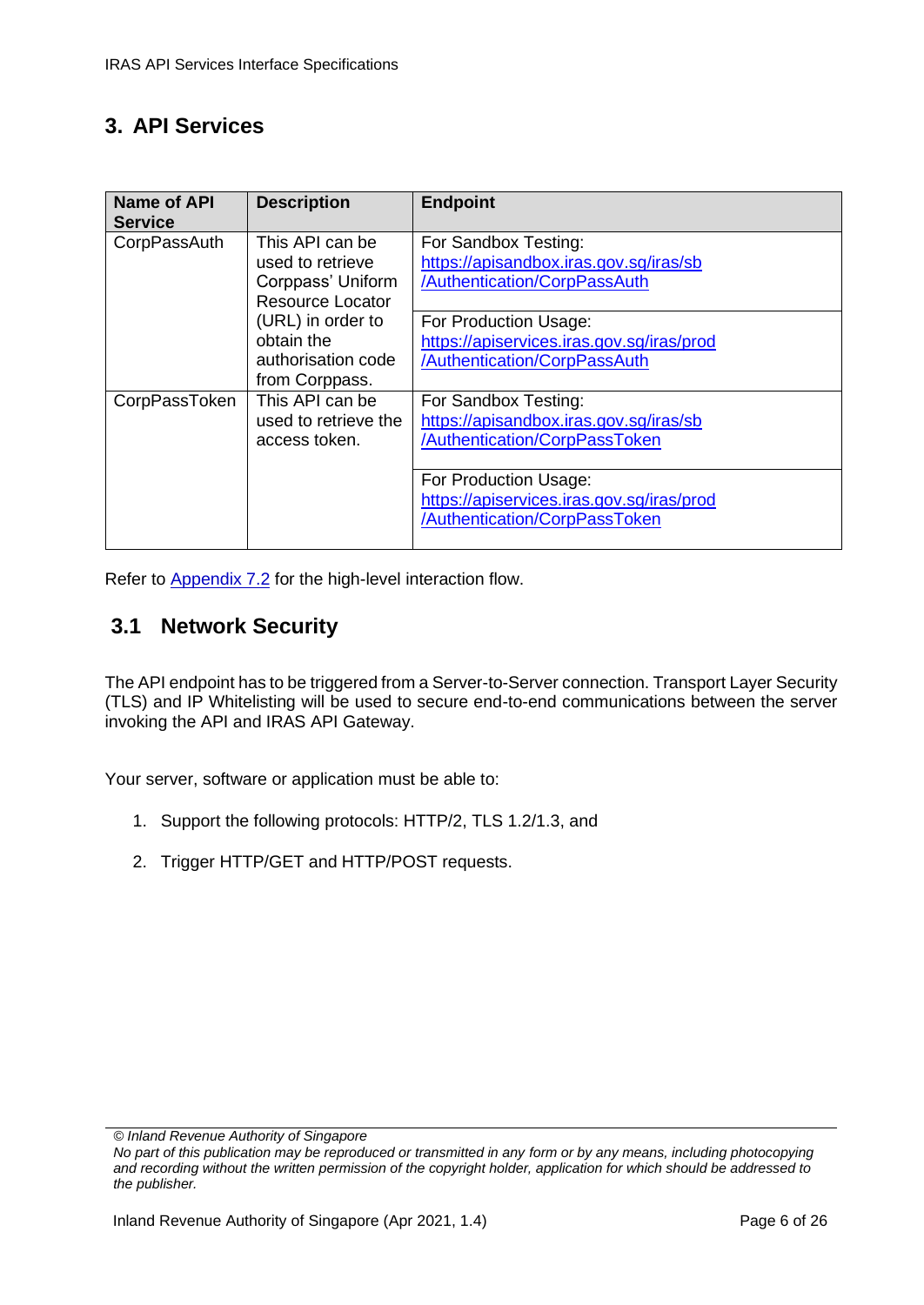## <span id="page-6-0"></span>**3.2 Message Security**

The following parameters must be populated in the HTTP header:

| X-IBM-Client-Id            | String containing the client ID of the application invoking IRAS API.<br>This value will be provided to the application vendor by IRAS.     |
|----------------------------|---------------------------------------------------------------------------------------------------------------------------------------------|
| <b>X-IBM-Client-Secret</b> | String containing the client secret of the application invoking IRAS API.<br>This value will be provided to the application vendor by IRAS. |
| <b>Content-Type</b>        | application/json                                                                                                                            |

#### Sample HTTP GET Request (Sandbox)

```
GET 
/iras/sb/Authentication/CorpPassAuth?scope=EmpIncomeSub+CITFormCSSub&ca
llback url=https%3a%2f%2fwww.yourdomain.com%2fcallback&tax agent=false&
state=390b25fa-4427-4b10-9ae2-34d6e0cd91a1
HTTP/1.1
Host: https://apisandbox.iras.gov.sg
X-IBM-Client-Id: 40e7be2f-0b4f-4985-bcc9-cdfd38c5b5c8
X-IBM-Client-Secret: vD0kR8iT3kR1hB8dP1qS3hC4lJ1aA1fV4pQ0uW0hI3uI5bW4rU
Content-Type: application/json
Accept: application/json
```
#### Sample HTTP GET Request (Production)

```
GET 
/iras/prod/Authentication/CorpPassAuth?scope=EmpIncomeSub+CITFormCSSu
b&callback_url=https%3a%2f%2fwww.yourdomain.com%2fcallback&tax_agent=
false&state=390b25fa-4427-4b10-9ae2-34d6e0cd91a1
HTTP/1.1
Host: https://apiservices.iras.gov.sg
X-IBM-Client-Id: 40e7be2f-0b4f-4985-bcc9-cdfd38c5b5c8
X-IBM-Client-Secret: 
vD0kR8iT3kR1hB8dP1qS3hC4lJ1aA1fV4pQ0uW0hI3uI5bW4rU
Content-Type: application/json
Accept: application/json
```
*© Inland Revenue Authority of Singapore*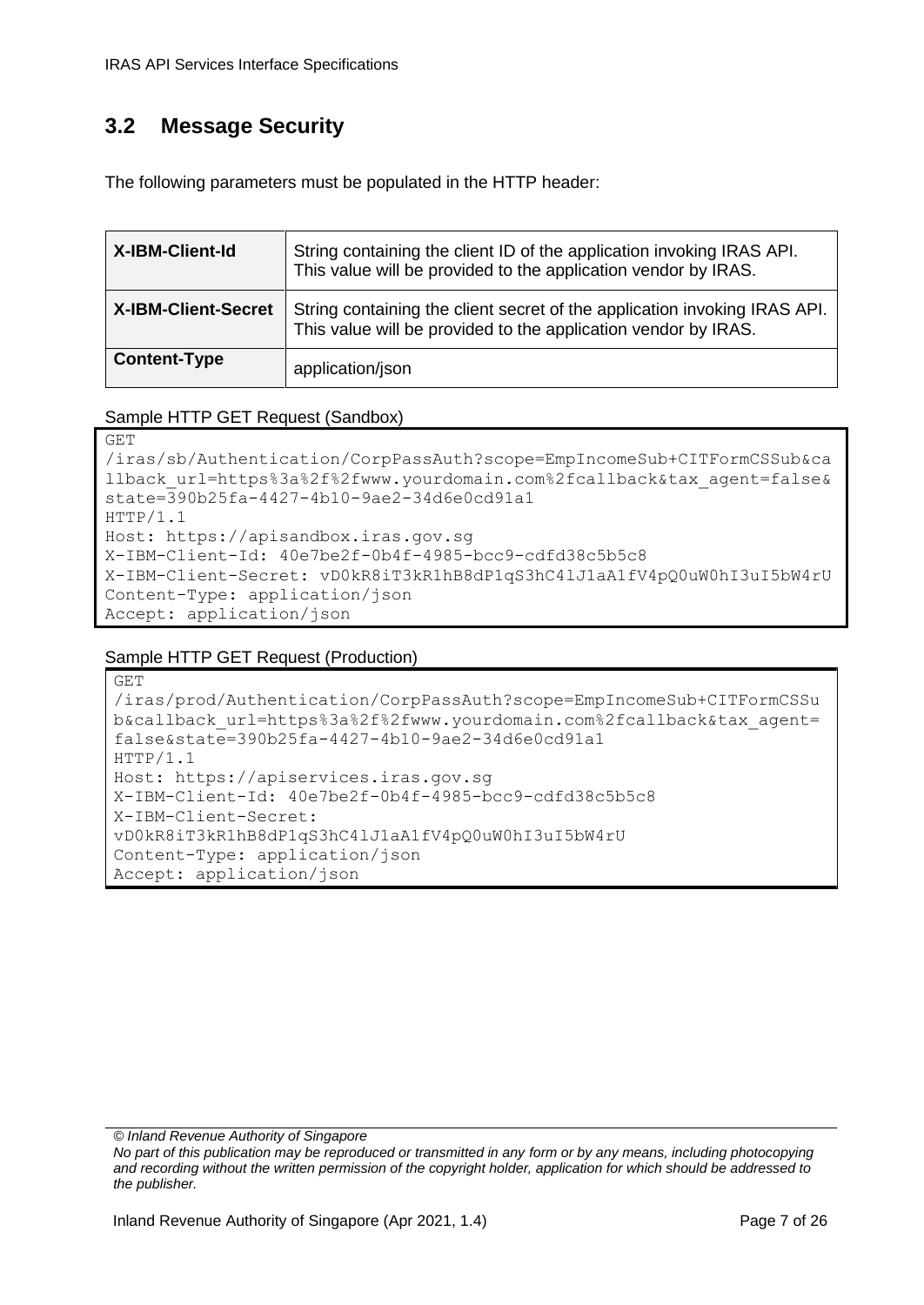### <span id="page-7-0"></span>**3.3 General Usage**

A Callback URL is required to redirect users to the Consumer Software App after Corppass login (via Singpass Login page) and consent. Refer to [Appendix 7.4](#page-24-0) for Callback URL Requirements.

Each API request payload is limited to 2 MB in total data size.

### <span id="page-7-1"></span>**3.4 Sandbox Usage**

API services in the Sandbox environment are designed to mimic the Production environment so that developers can perform integration tests on the API before consuming actual data from the Production environment.

After you have registered your App and subscribed to this API, proceed to register your Callback URLs via [https://go.gov.sg/apicallback.](https://go.gov.sg/apicallback) The turnaround time for this process is 1-2 weeks. IRAS will notify you via email once your Callback URLs have been registered.

Refer to **Appendix 7.6** for the list of available test entities for Corppass Login.

*© Inland Revenue Authority of Singapore*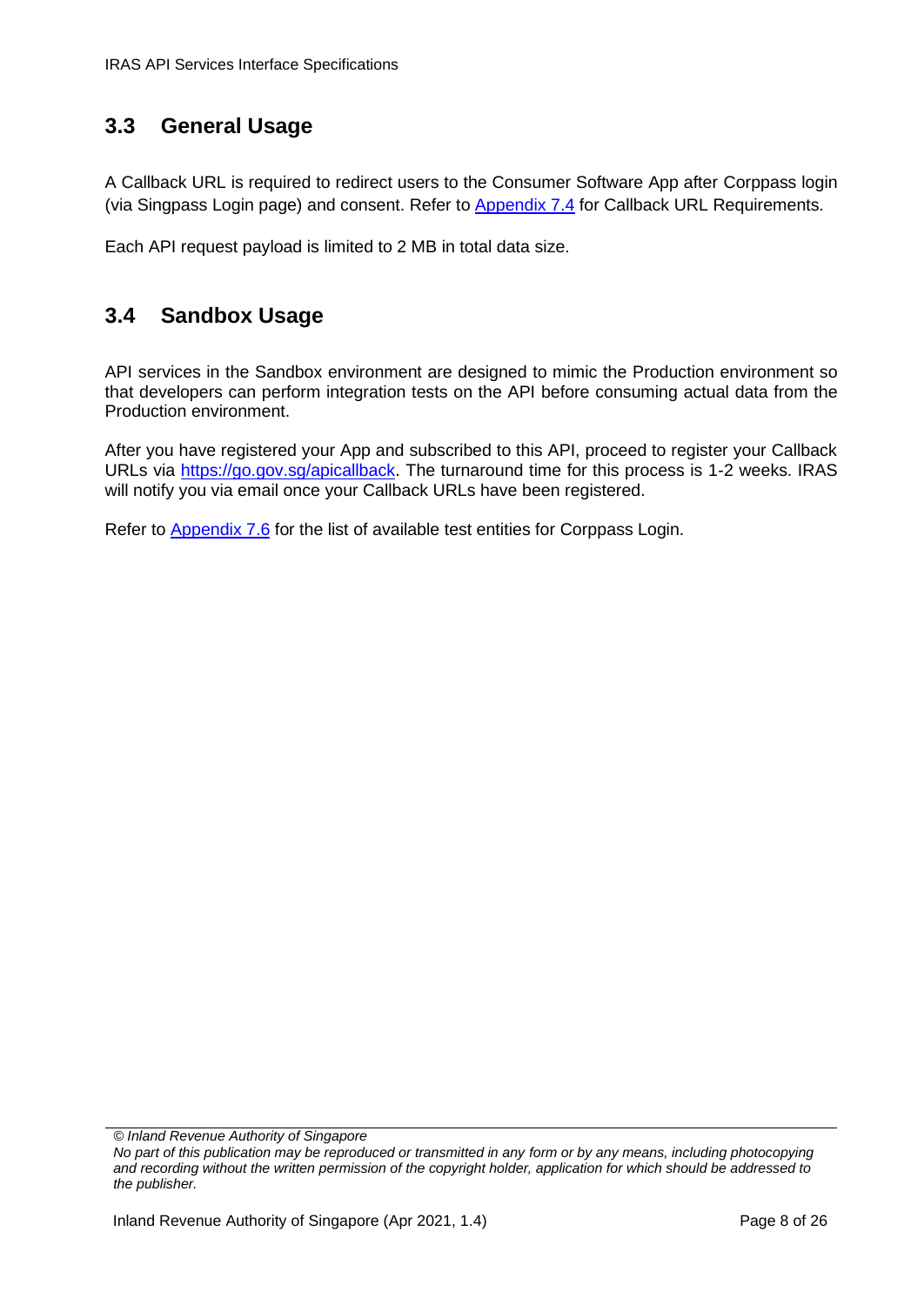# <span id="page-8-0"></span>**3.5 Production Usage**

Upon successful completion of sandbox testing, please inform digital partnerships@iras.gov.sg. You will also be required to register your Callback URLs via <https://go.gov.sg/apicallback> for the production environment, if you haven't done so.

Thereafter, we will inform you to subscribe to the respective APIs in production for IRAS' approval. The turnaround time for this process is 1-2 weeks. IRAS will notify you via email once your subscription reqeuest has been approved and your Callback URLs have been registered.

Approval **is required** to use this service in the Production environment. Subscribe to the API Plan to request for approval. An email notification will be sent to your registered email when your request has been processed. If approval is granted by IRAS, the client application can successfully consume the API.

Use of IRAS API(s) are governed by the [Additional API Terms](https://apiservices.iras.gov.sg/iras/devportal/pages/terms-use) of Use found at the API Marketplace.

The use of IRAS API(s) in the Production environment is only intended for the purpose as indicated in the API service description. Any other forms of use, **including all forms of tests**, are strictly prohibited. In the event such activities are found to have occurred in the Production environment, you will be deemed to have breached the API Terms of Use, which may result in the suspension or termination of your account.

### <span id="page-8-1"></span>**3.6 Common Interface Information**

- JSON is case sensitive by specifications.
- All date strings are to be represented in compliance to the [ISO-8601](https://www.w3.org/TR/NOTE-datetime) standard.
- All string fields are subject to validation of the following acceptable characters that is allowed (in red):
	- o [a-zA-Z0-9'@#()\-,./&+\_ ] (**Note**: whitespace is included)
- All properties follow the camel-case convention.
- Unless stated as optional, all JSON object properties must be specified.
- Unless otherwise specified, all JSON services are invoked using HTTP verb POST.
- All input data format are as specified like the following:

| <b>Data Type and Size</b> | <b>Description</b>                                     | <b>Example</b> |
|---------------------------|--------------------------------------------------------|----------------|
| String(12)                | A string containing maximum 12<br>characters.          | "180084010K"   |
| Number(4)                 | A numeric value containing maximum 4<br>whole numbers. | 1990           |

*<sup>©</sup> Inland Revenue Authority of Singapore* 

*No part of this publication may be reproduced or transmitted in any form or by any means, including photocopying and recording without the written permission of the copyright holder, application for which should be addressed to the publisher.*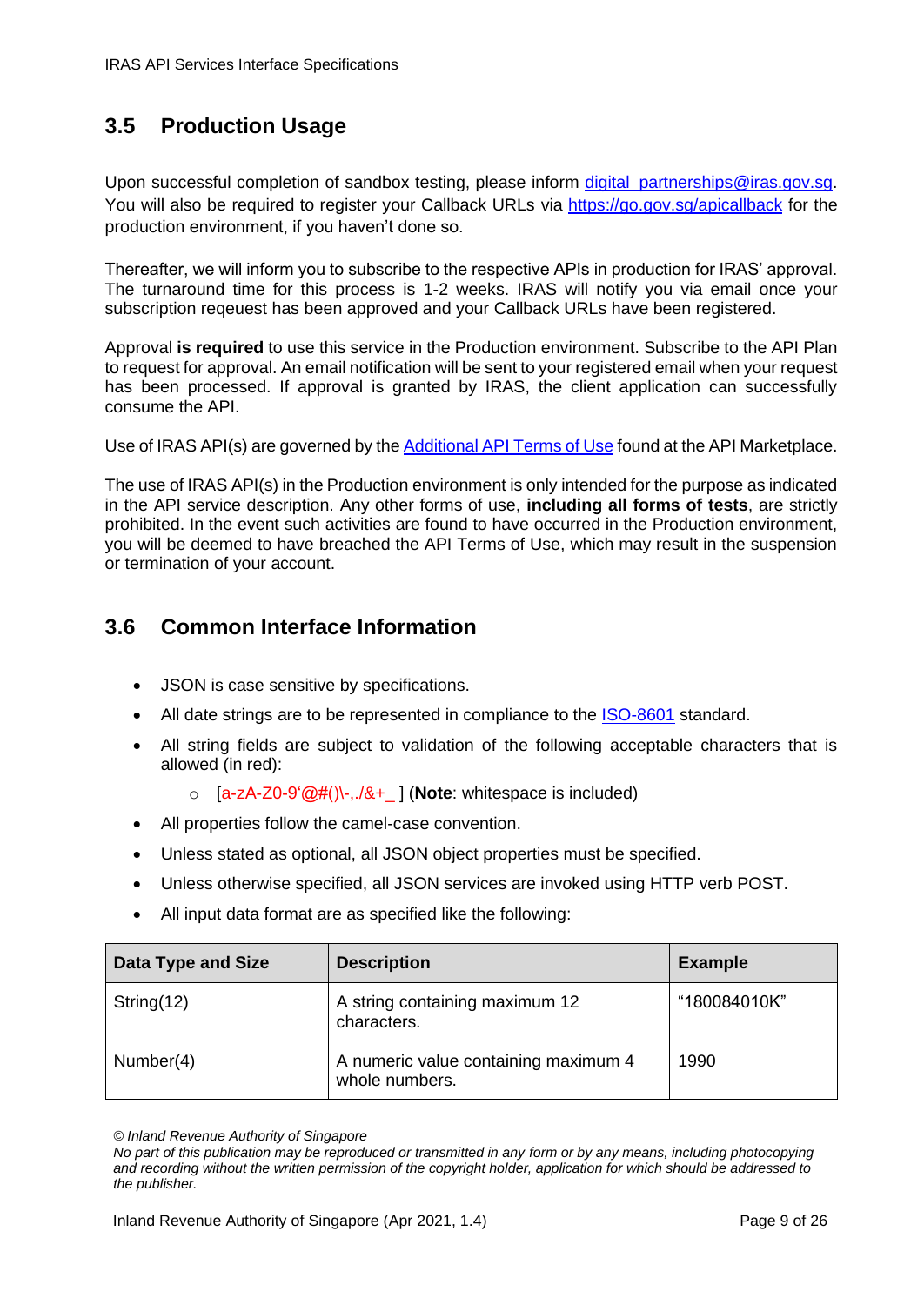### <span id="page-9-0"></span>**3.7 Common Response Payload**

| <b>Parameter Name</b>      | Data Type     | <b>Description</b>                                                                                                                                                 |
|----------------------------|---------------|--------------------------------------------------------------------------------------------------------------------------------------------------------------------|
| data                       | Object        | The data property will be populated differently<br>based on the API that is being invoked.                                                                         |
| returnCode                 | Integer       | 10 : Success - The request was successfully<br>processed.                                                                                                          |
|                            |               | 20 : Warning - The request was successfully<br>processed. However, there are non-fatal issues.<br>Please refer to the "info" object for diagnostic<br>information. |
|                            |               | 30 : Failure - The request was not processed.<br>Refer to "info" object for error information.                                                                     |
| info                       | Object        | This complex object holds any diagnostic<br>information that will allow developers to debug<br>their failed requests.                                              |
| info.message               | <b>String</b> | Diagnostic message in the event of warning or<br>error.                                                                                                            |
| Info.messageCode           | Integer       | Integer code signifying the type of error or<br>warning.                                                                                                           |
|                            |               | 850300 : Request object is null - The incoming<br>JSON request is null.                                                                                            |
|                            |               | 850301 : Arguments error - There is an error with<br>one of the arguments provided.                                                                                |
|                            |               | 850302 : Generic error - There is an exception<br>within the service.                                                                                              |
|                            |               | 850303 : Service is inactive.                                                                                                                                      |
|                            |               | 850304 : Service is not authorized for usage<br>based on the provided credentials.                                                                                 |
|                            |               | 850305 : Invalid test user - The input fields<br>provided are not valid for sandbox testing.                                                                       |
| info.fieldInfoList         | Array         | An array for FieldInfo objects.                                                                                                                                    |
| info.fieldInfoList.field   | <b>String</b> | Name of the field that resulted in a warning / error.                                                                                                              |
| Info.fieldInfoList.message | String        | Diagnostic message provided to aid consumer's<br>developers. Refer to Section 6 for a list of<br>diagnostic messages.                                              |

All response payloads share the following common fields:

*<sup>©</sup> Inland Revenue Authority of Singapore* 

*No part of this publication may be reproduced or transmitted in any form or by any means, including photocopying and recording without the written permission of the copyright holder, application for which should be addressed to the publisher.*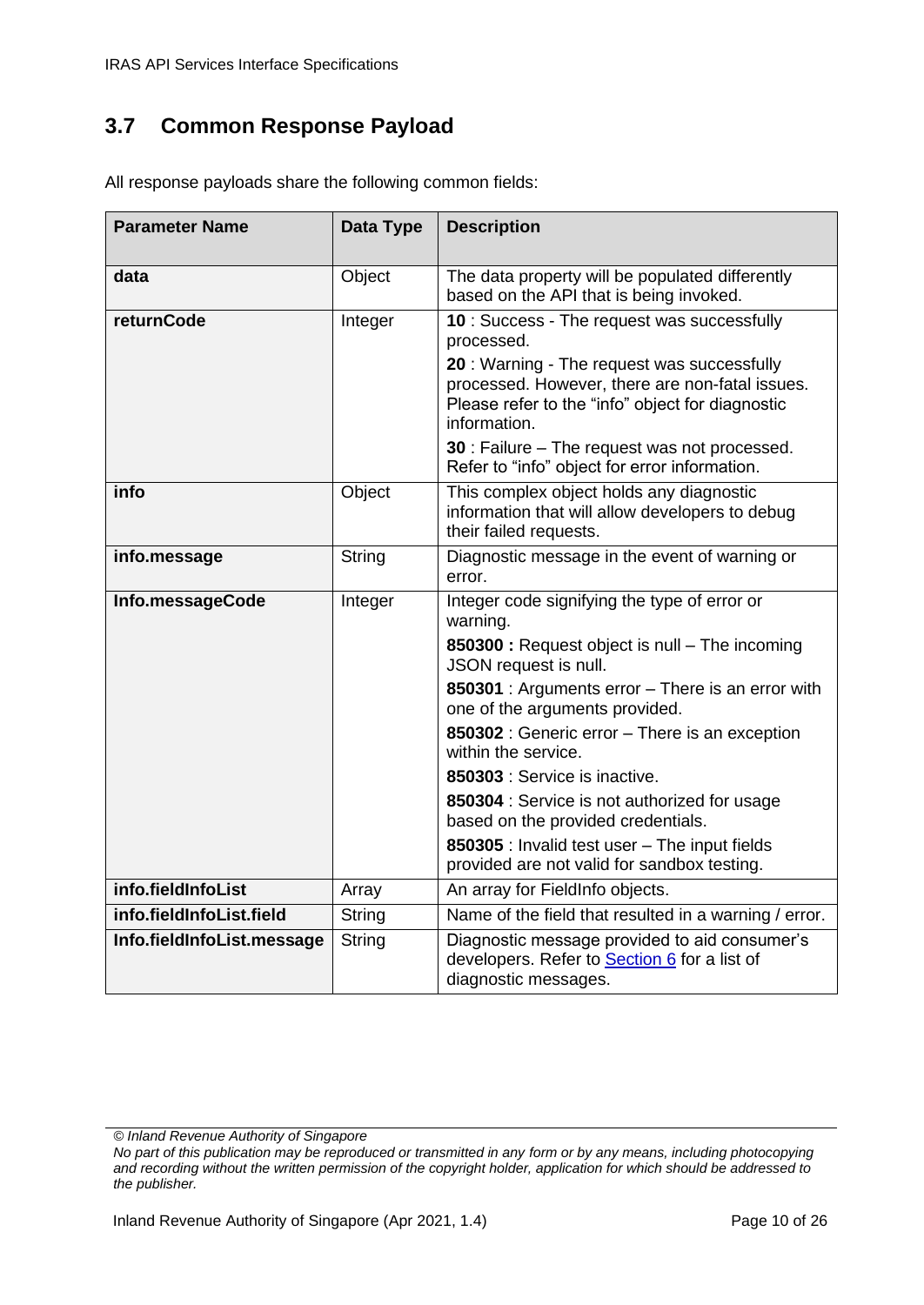# <span id="page-10-0"></span>**4. CorpPassAuth API Service**

The CorpPassAuth endpoint has to be triggered from a Server-to-Server connection using **HTTP GET request**. The response will be a URL which should be returned to the client for redirection to Singpass Login Page. The intended result after Singpass Login is to obtain the authorisation code to invoke the CorpPassToken API service to retrieve the access token.

The following are the 5 steps involved to obtain the authorisation code from the Consent Platform:

- 1. Invocation of the CorpPassAuth API service from IRAS (using HTTP GET request)
- 2. IRAS returns the Singpass Login Page's URL as part of the response message
- 3. Software redirects software user to the Singpass Login Page
- 4. Software user enters his/ her Singpass credential
- <span id="page-10-1"></span>5. Software is redirected to Corppass Consent Page for software user to accept the agreement

### **4.1 API Endpoint**

| <b>Method</b> | Endpoint                     |
|---------------|------------------------------|
| <b>GET</b>    | /Authentication/CorpPassAuth |

## <span id="page-10-2"></span>**4.2 Request Payload**

| <b>Parameter Name</b> | Data Type      | <b>Description</b>                                                                                                                              |
|-----------------------|----------------|-------------------------------------------------------------------------------------------------------------------------------------------------|
| scope                 | String         | The list of functions that the external application is requesting<br>for.                                                                       |
|                       |                | Refer to <b>Appendix 7.5</b> for the list of Scopes.                                                                                            |
| callback_url          | <b>String</b>  | The callback url is required to redirect the authorisation code<br>to the consumer software, after the user has completed login<br>and consent. |
|                       |                | The callback url must be registered with IRAS prior to usage.                                                                                   |
|                       |                | Refer to <b>Appendix 7.4</b> for Callback URL Requirements.                                                                                     |
| tax_agent             | <b>Boolean</b> | Boolean Indicator to indicate type of transaction.                                                                                              |
|                       |                | If tax_agent = true, user is transacting as a tax agent for its<br>business client.                                                             |
|                       |                | If tax_agent = false, user is transacting for its own business<br>tax matters.                                                                  |
| state                 | String         | Identifier to reconcile request and response. This will be sent<br>back via the callback url. The identifier should be unique.                  |

*© Inland Revenue Authority of Singapore*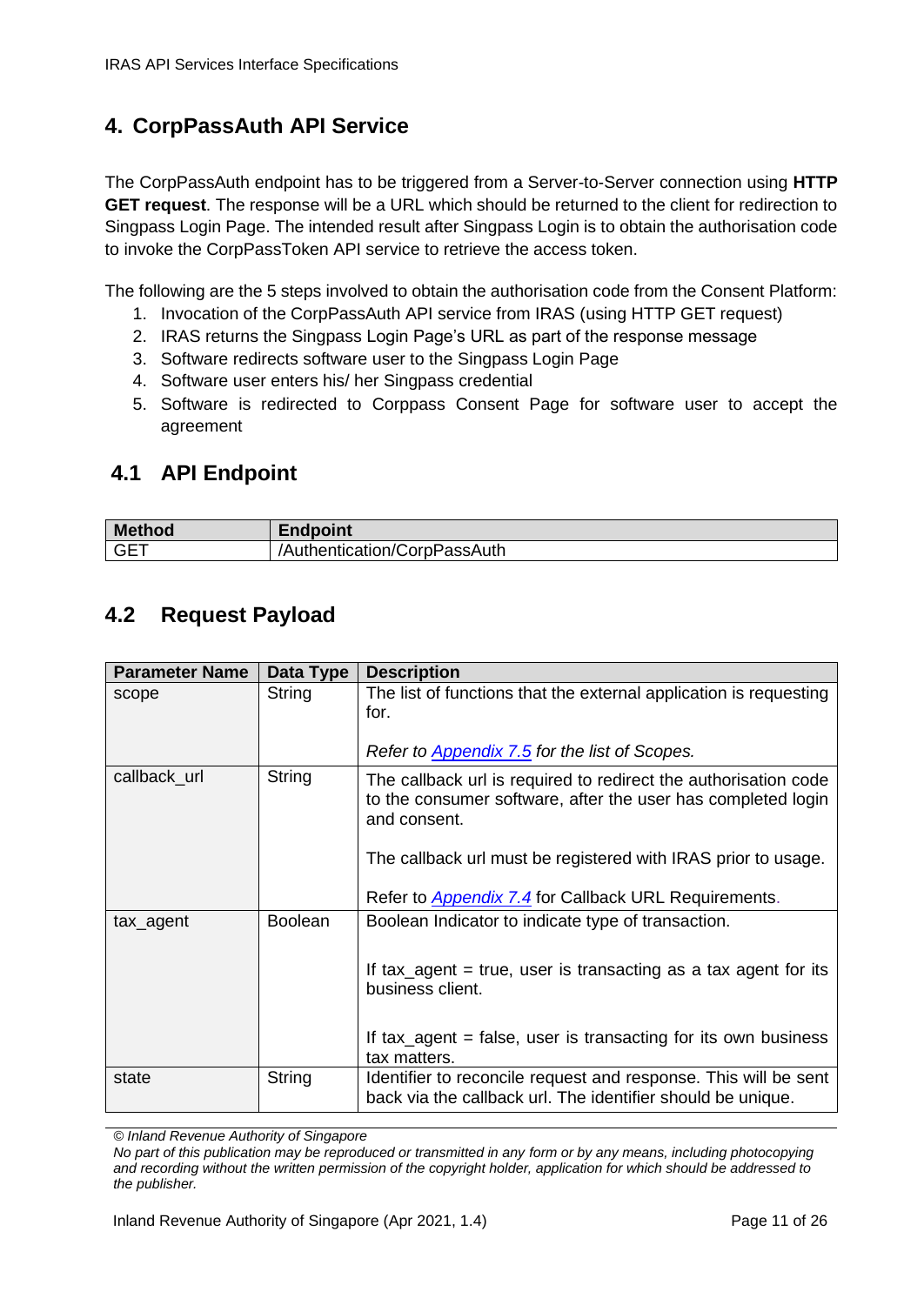| Consumer Software Server must use this value to validate the |
|--------------------------------------------------------------|
| state returned by consent platform via callback url.         |

#### Request Payload Sample (Sandbox)

```
GET 
/iras/sb/Authentication/CorpPassAuth?scope=EmpIncomeSub+CITFormCSSub&
callback_url=https%3a%2f%2fwww.yourdomain.com%2fcallback&tax_agent=fa
lse&state=390b25fa-4427-4b10-9ae2-34d6e0cd91a1
HTTP/1.1
Host: https://apisandbox.iras.gov.sg
X-IBM-Client-Id: 40e7be2f-0b4f-4985-bcc9-cdfd38c5b5c8
X-IBM-Client-Secret: 
vD0kR8iT3kR1hB8dP1qS3hC4lJ1aA1fV4pQ0uW0hI3uI5bW4rU
Content-Type: application/json
Accept: application/json
```
#### Request Payload Sample (Production)

```
GET 
/iras/prod/Authentication/CorpPassAuth?scope=EmpIncomeSub+CITFormCSSu
b&callback_url=https%3a%2f%2fwww.yourdomain.com%2fcallback&tax_agent=
false&state=390b25fa-4427-4b10-9ae2-34d6e0cd91a1
HTTP/1.1
Host: https://apiservices.iras.gov.sg
X-IBM-Client-Id: 40e7be2f-0b4f-4985-bcc9-cdfd38c5b5c8
X-IBM-Client-Secret: 
vD0kR8iT3kR1hB8dP1qS3hC4lJ1aA1fV4pQ0uW0hI3uI5bW4rU
Content-Type: application/json
Accept: application/json
```
*© Inland Revenue Authority of Singapore*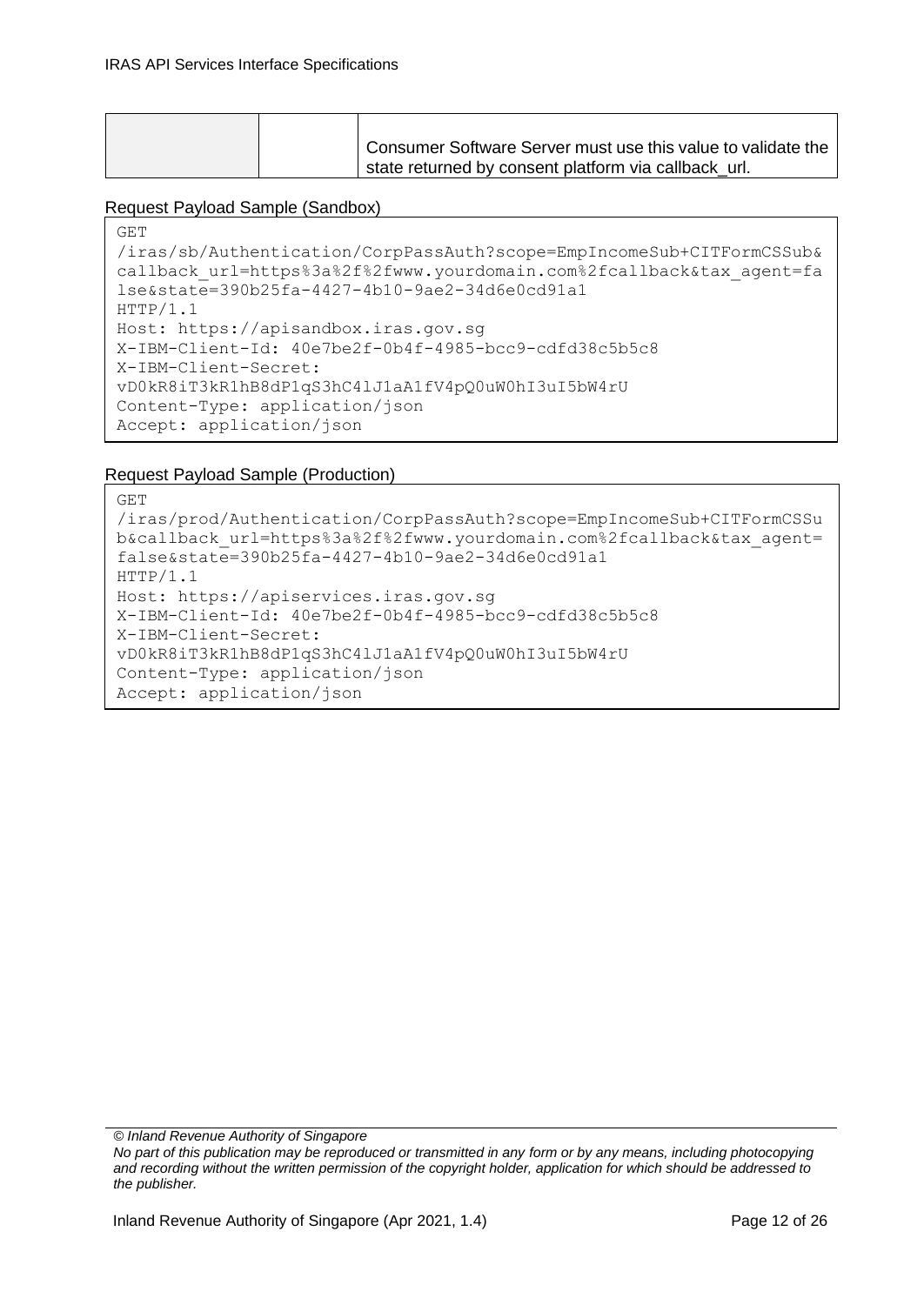### <span id="page-12-0"></span>**4.3 Response Payload**

| <b>Parameter Name</b>      | Data Type          | <b>Description</b>                      |
|----------------------------|--------------------|-----------------------------------------|
| data                       | Object             | The object payload containing the       |
|                            |                    | information after successful invocation |
| data.url                   | <b>String</b>      | Corppass Login Page's url               |
| returnCode                 | As per Section 3.7 |                                         |
| <b>Info</b>                |                    |                                         |
| info.message               |                    |                                         |
| info.messageCode           |                    |                                         |
| info.fieldInfoList         |                    |                                         |
| info.fieldInfoList.field   |                    |                                         |
| info.fieldInfoList.message |                    |                                         |

Successful response payload sample

```
{
   "returnCode":"10",
   "data":{
   "url":"https://api.myinfo.gov.sg/serviceauth/iras-
cp/v1/authorise?response_type=code&client_id=YourRegisteredClientID&s
cope=EmpIncomeSub&state=test&appName=YourRegisteredAppName&redirect_u
ri=https%3a%2f%2fyourdomain.com%2fcallback&esrvcID=E-IRIN-CP"
   },
   "info":{
     "fieldInfoList":[]
   }
}
```
Error response payload sample

```
{
  "returnCode":"30",
   "info":{
     "messageCode":"850301",
     "message":"Arguments Error",
     "fieldInfoList":[
       {
         "field":"callback_url",
        "message": "Callback url mismatch with client registered
callback url"
 }
     ]
   }
}
```
*© Inland Revenue Authority of Singapore*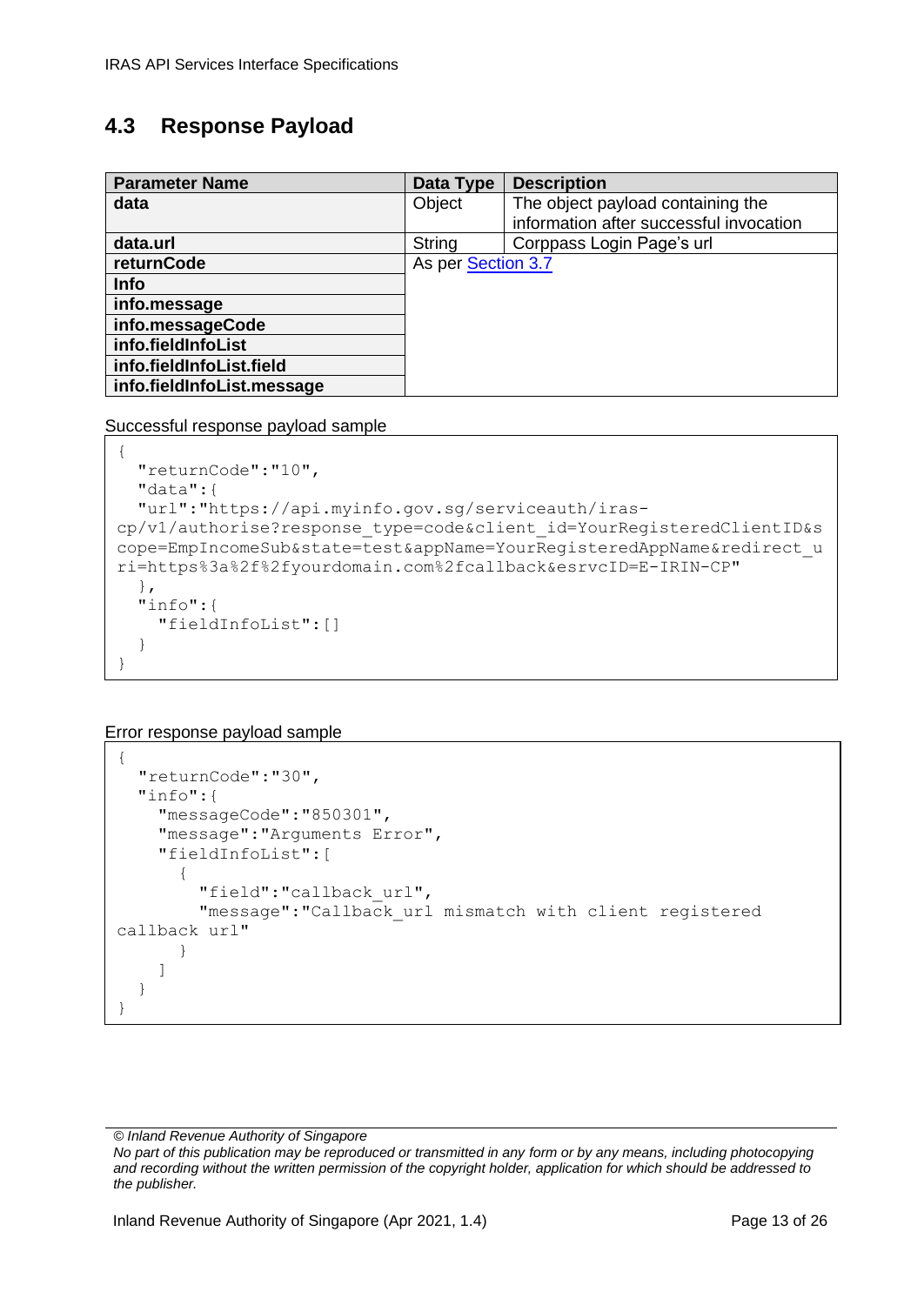# <span id="page-13-0"></span>**4.4 Response (Singpass Login Page)**

The response given by Corppass will be a **HTTP temporary redirect (302)** response with the Corppass Consent Page URL and the following parameters in the redirection url.

| <b>Parameter Name</b> | Data Type     | <b>Description</b>                                                                                                                                                                                                                                                              |  |
|-----------------------|---------------|---------------------------------------------------------------------------------------------------------------------------------------------------------------------------------------------------------------------------------------------------------------------------------|--|
| client id             | <b>String</b> | Unique identifier for external application                                                                                                                                                                                                                                      |  |
| scope                 | String        | The list of functions that the external application is requesting for.                                                                                                                                                                                                          |  |
|                       |               | Refer to Appendix 7.5 for the list of Scopes.                                                                                                                                                                                                                                   |  |
| callback url          | <b>String</b> | The callback url is required to redirect the authorisation code to<br>the consumer software, after the user has completed login and<br>consent.<br>The callback url must be registered with IRAS prior to usage.<br>Refer to <b>Appendix 7.4</b> for Callback URL Requirements. |  |
| state                 | String        | Identifier to reconcile request and response. This will be sent<br>back via the callback url. The identifier should be unique.                                                                                                                                                  |  |

*© Inland Revenue Authority of Singapore*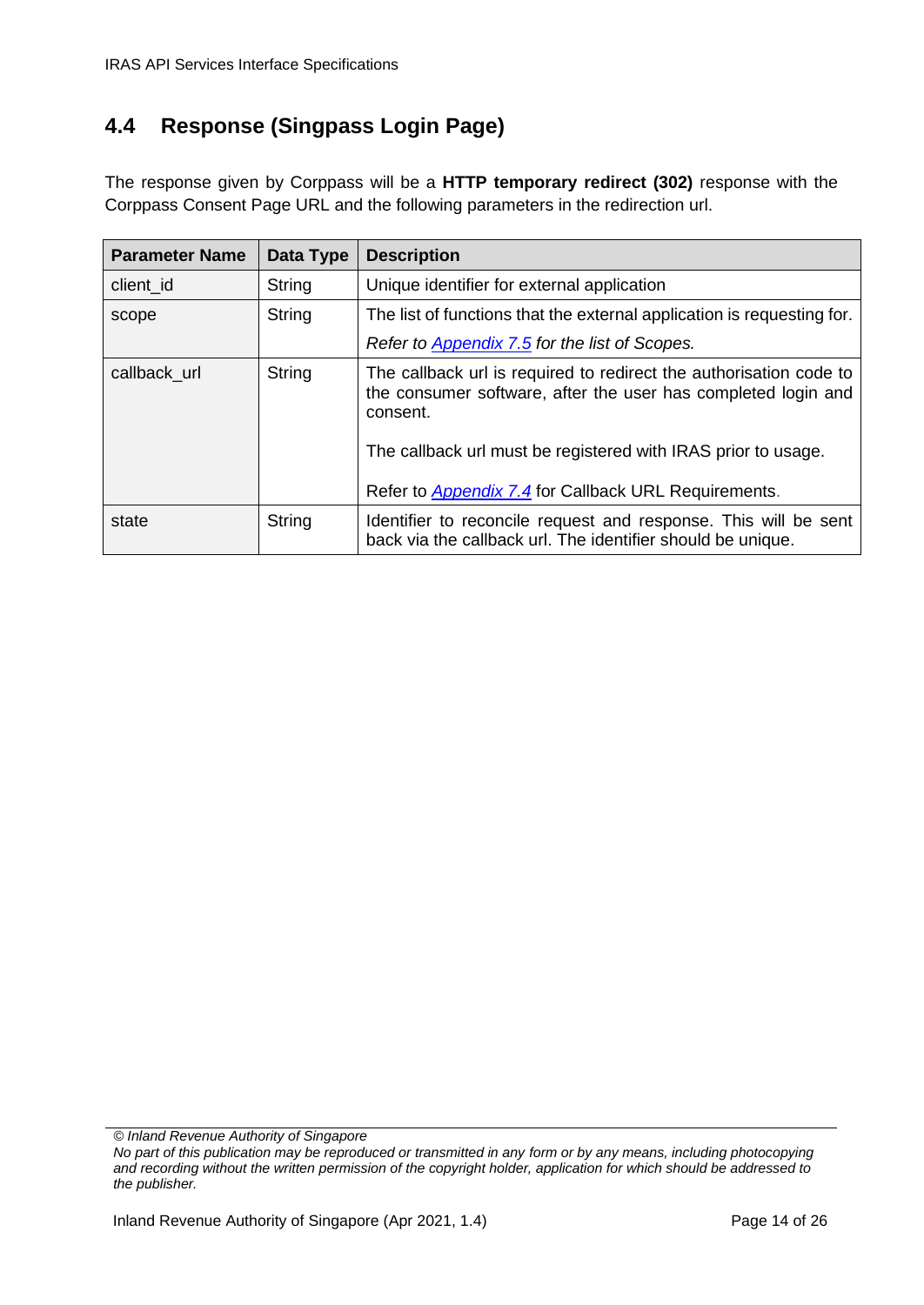# <span id="page-14-0"></span>**4.5 Response (Corppass Consent Page)**

The response given by Corppass will be a **HTTP temporary redirect (302)** response with the given callback URL and the following parameters. The authorisation code has to be received by a server for the subsequent token API service invocation.

| <b>Parameter Name   Data Type   Description</b> |        |                                                                                                                                                                      |
|-------------------------------------------------|--------|----------------------------------------------------------------------------------------------------------------------------------------------------------------------|
| code                                            | String | <b>Authorisation Code</b>                                                                                                                                            |
| state                                           | String | Identifier to reconcile request and response. Consumer Software<br>Server are to ensure that the value is the same as the one<br>originally requested in Section 4.2 |

*© Inland Revenue Authority of Singapore*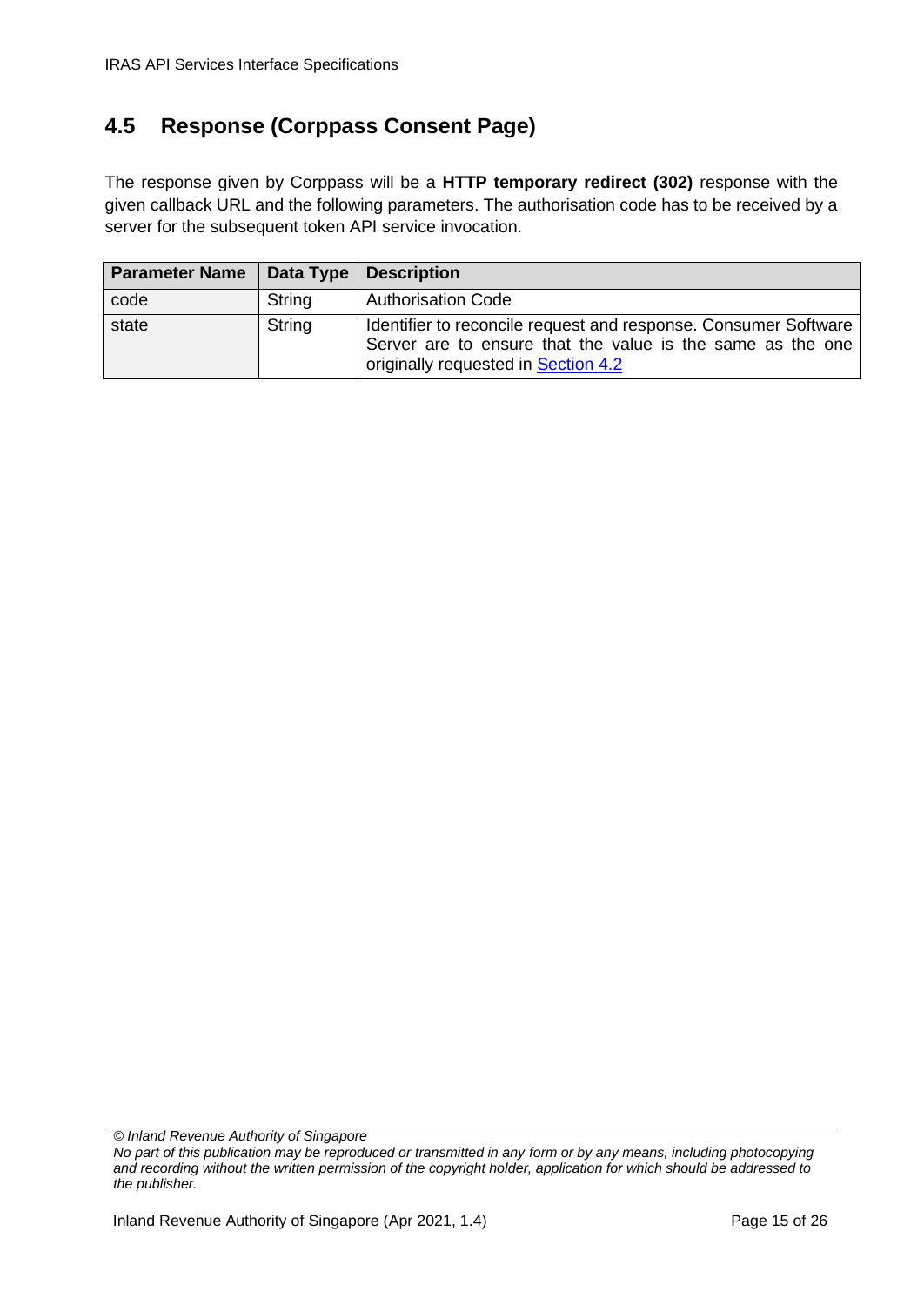# <span id="page-15-0"></span>**5. CorpPassToken API Service**

The CorpPassToken endpoint has to be triggered from a Server-to-Server connection using **HTTP POST request.** The response will be the access token that is necessary for authorised functional API service invocation.

## <span id="page-15-1"></span>**5.1 API Endpoint**

| <b>Method</b>      | −…<br>dpoint                  |
|--------------------|-------------------------------|
| <b>POST</b><br>. ت | /Authentication/CorpPassToken |

### <span id="page-15-2"></span>**5.2 Request Payload**

| <b>Parameter Name</b> | Data Type     | <b>Description</b>                                                |
|-----------------------|---------------|-------------------------------------------------------------------|
| scope                 | <b>String</b> | The list of functions that the external application is requesting |
|                       |               | for.                                                              |
|                       |               | Refer to Appendix 7.5 for the list of Scopes.                     |
| callback url          | String        | The callback url must be registered with IRAS prior to usage.     |
|                       |               |                                                                   |
|                       |               | Refer to Appendix 7.4 for Callback URL Requirements.              |
| code                  | String        | <b>Authorisation Code</b>                                         |
| state                 | String        | Identifier to reconcile request and response. This value must     |
|                       |               | be the same as the state requested in 3.2.1.                      |

*© Inland Revenue Authority of Singapore*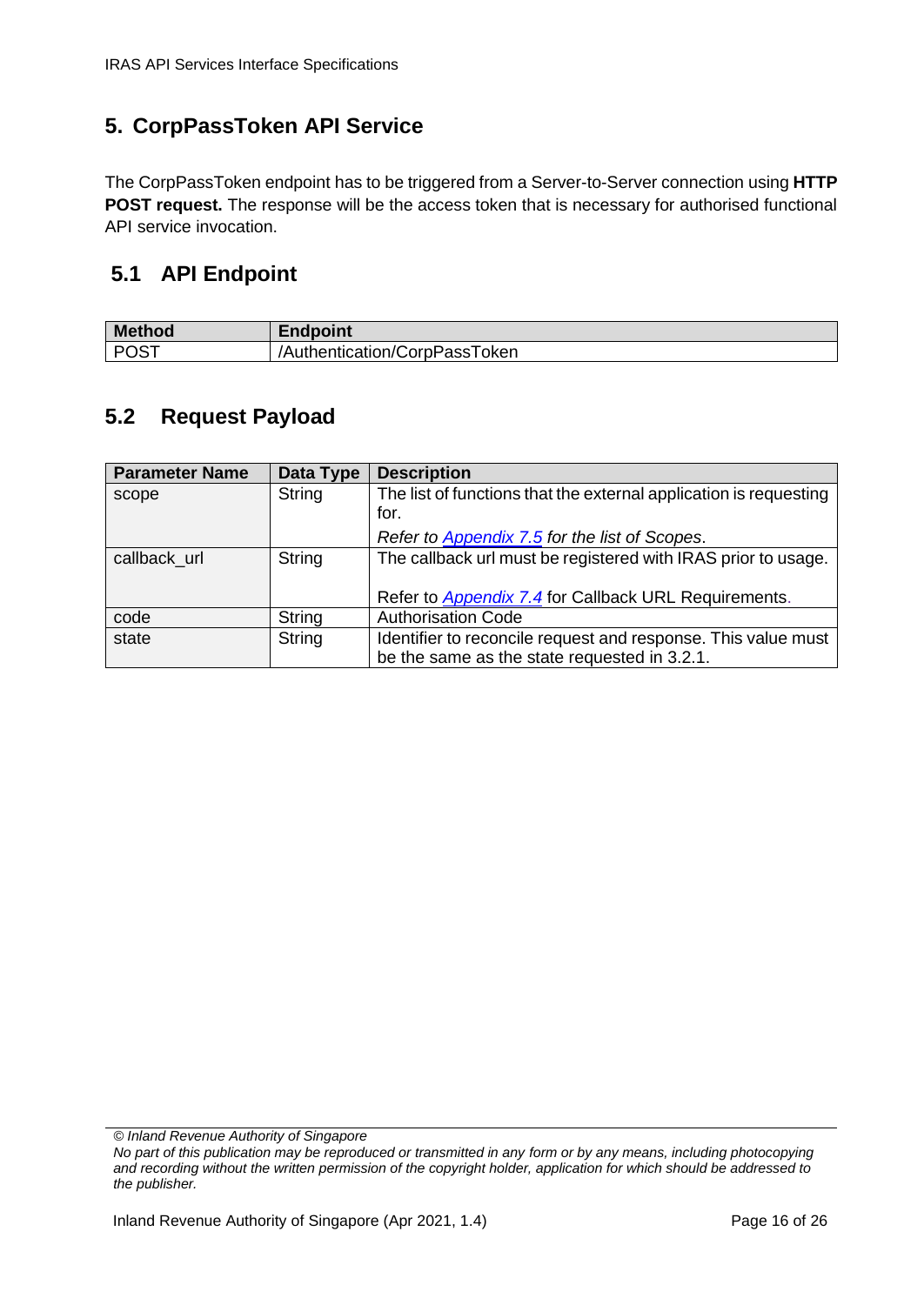#### Request Header Sample (Sandbox)

```
POST /iras/sb/Authentication/CorpPassToken
HTTP/1.1
Host: https://apisandbox.iras.gov.sg
X-IBM-Client-Id: 40e7be2f-0b4f-4985-bcc9-cdfd38c5b5c8
X-IBM-Client-Secret: 
vD0kR8iT3kR1hB8dP1qS3hC4lJ1aA1fV4pQ0uW0hI3uI5bW4rU
Content-Type: application/json
Accept: application/json
```
#### Request Header Sample (Production)

```
POST /iras/prod/Authentication/CorpPassToken
HTTP/1.1
Host: https://apiservices.iras.gov.sg
X-IBM-Client-Id: 40e7be2f-0b4f-4985-bcc9-cdfd38c5b5c8
X-IBM-Client-Secret: 
vD0kR8iT3kR1hB8dP1qS3hC4lJ1aA1fV4pQ0uW0hI3uI5bW4rU
Content-Type: application/json
Accept: application/json
```
#### Request JSON payload sample

{

}

```
 "scope" : "EmpIncomeSub+CITFormCSSub",
 "callback_url" : "https%3a%2f%2fwww.yourdomain.com%2fcallback",
 "code" : "322c89af-3921-9f8e-1ab3-87f8de0bc8ce",
 "state" : "390b25fa-4427-4b10-9ae2-34d6e0cd91a1"
```
*© Inland Revenue Authority of Singapore*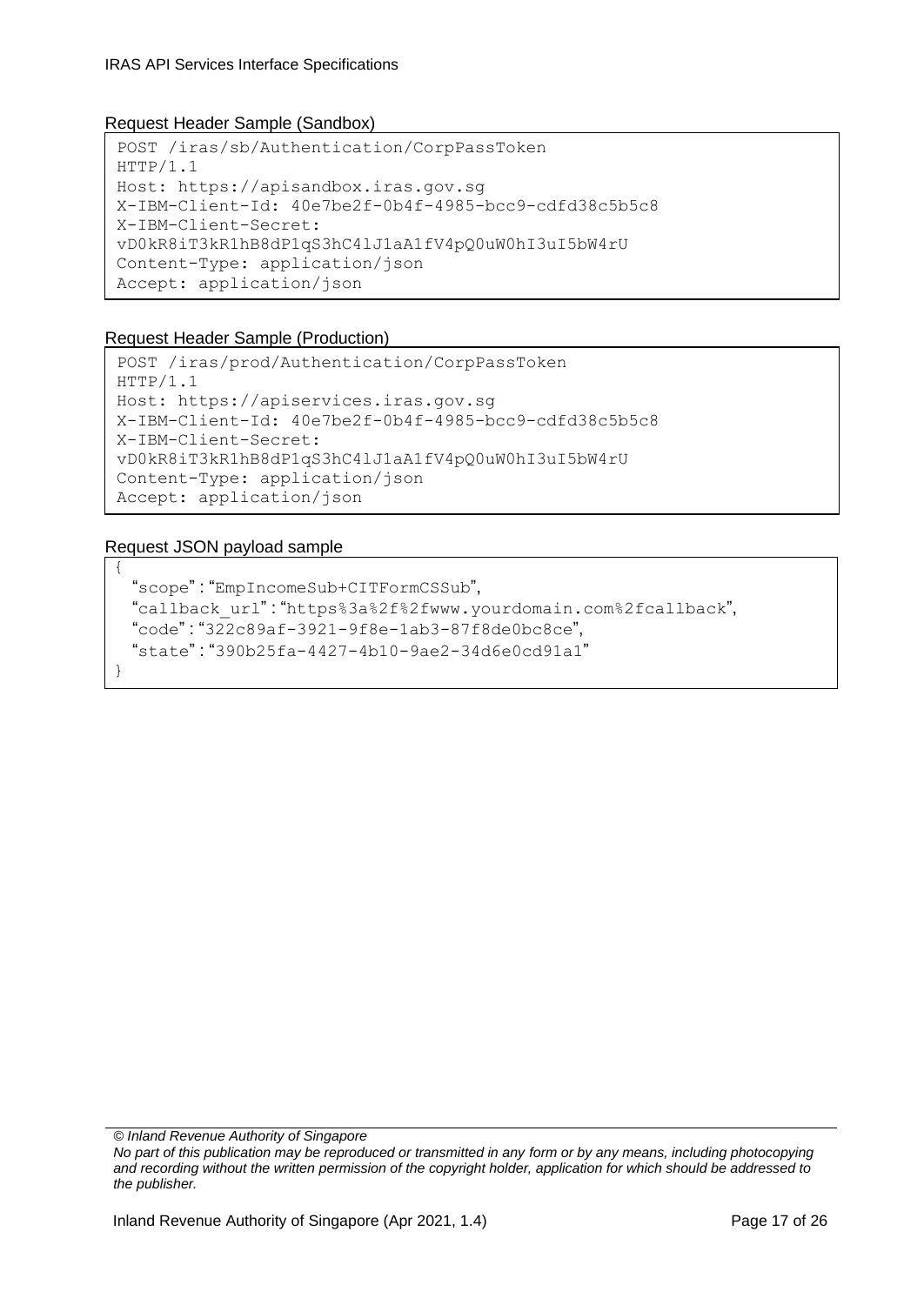# <span id="page-17-0"></span>**5.3 Response Payload**

The response will be returned with the access token. This token has to be passed as additional parameters for functional API service invocation that requires this access token.

**Note:** The Corppass token is valid for 30 mins only.

| <b>Parameter Name</b>      | Data Type          | <b>Description</b>                               |
|----------------------------|--------------------|--------------------------------------------------|
| data                       | Object             | The object payload containing the information    |
|                            |                    | after successful invocation                      |
| data.token                 | String             | Access Token                                     |
| data.scope                 | <b>String</b>      | List of scope(s) granted access delimited by '+' |
| returnCode                 | As per Section 3.7 |                                                  |
| <b>Info</b>                |                    |                                                  |
| info.message               |                    |                                                  |
| info.messageCode           |                    |                                                  |
| info.fieldInfoList         |                    |                                                  |
| info.fieldInfoList.field   |                    |                                                  |
| info.fieldInfoList.message |                    |                                                  |

Successful response payload sample

```
{
   "returnCode": "10",
   "data": {
    "token" : 
"eyJhbGciOiJSU0EtT0FFUCIsImVuYyI6IkEyNTZHQ00ifQ.OKOawDo13gRp2ojaHV7LF
pZcgV7T6DVZKTyKOMTYUmKoTCVJRgckCL9kiMT03JGeipsEdY3mx_etLbbWSrFr05kLzc
Sr4qKAq7YN7e9jwQRb23nfa6c9d-
StnImGyFDbSv04uVuxIp5Zms1gNxKKK2Da14B8S4rzVRltdYwam_lDp5XnZAYpQdb76Fd
IKLaVmqgfwX7XWRxv2322i-
vDxRfqNzo_tETKzpVLzfiwQyeyPGLBIO56YJ7eObdv0je81860ppamavo35UgoRdbYaBc
oh9QcfylQr66oc6vFWXRcZ_ZT2LawVCWTIy3brGPi6UklfCpIMfIjf7iGdXKHzg.48V1_
ALb6US04U3b.5eym8TW_c8SuK0ltJ3rpYIzOeDQz7TALvtu6UG9oMo4vpzs9tX_EFShS8
iB7j6jiSdiwkIr3ajwQzaBtQD_A.XFBoMYUZodetZdvTiFvSkQ",
    "scope":"EmpIncomeSub+CITFormCSSub"
   },
   "info": {
     "fieldInfoList": []
   }
}
```
*<sup>©</sup> Inland Revenue Authority of Singapore* 

*No part of this publication may be reproduced or transmitted in any form or by any means, including photocopying and recording without the written permission of the copyright holder, application for which should be addressed to the publisher.*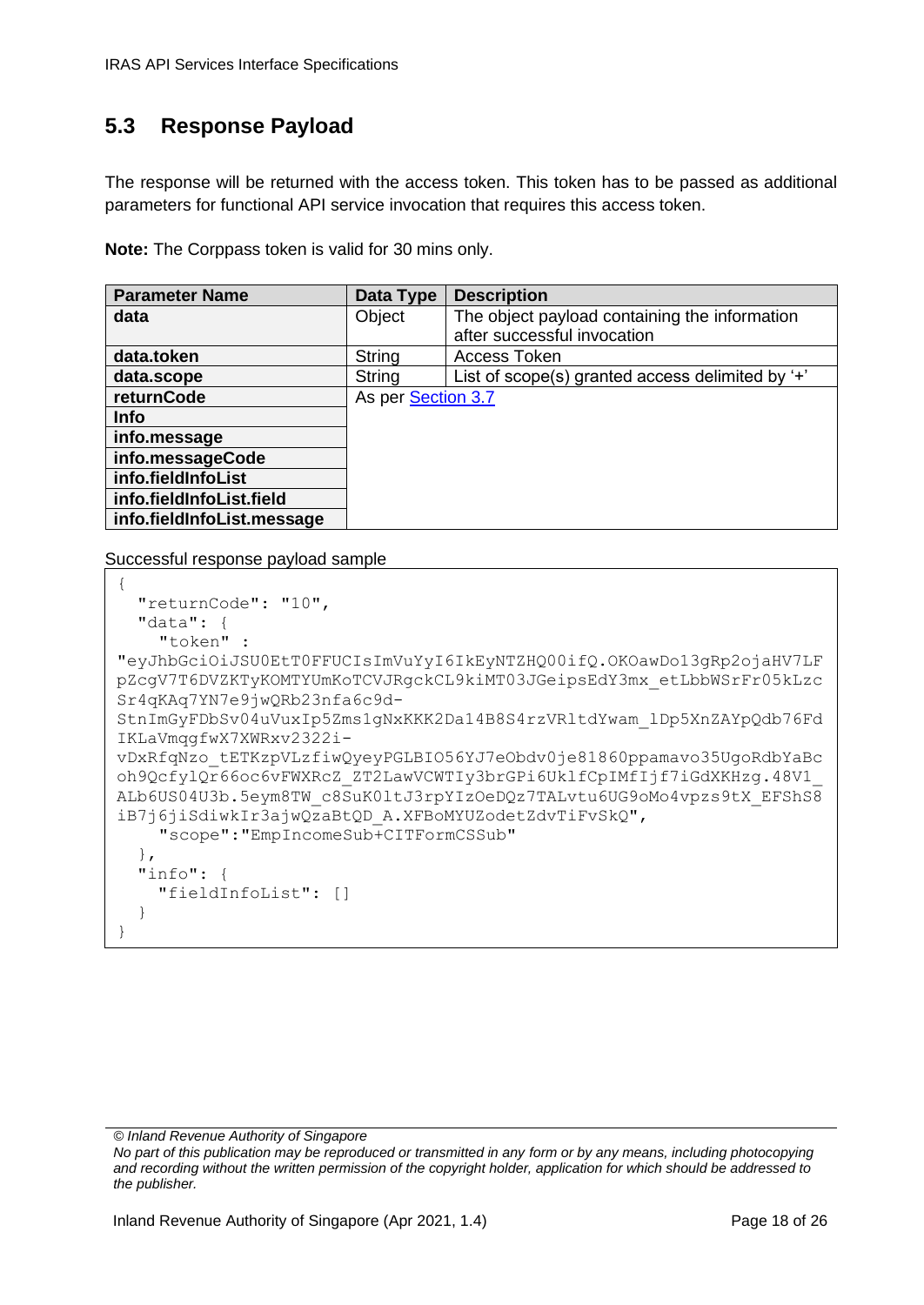#### Successful response payload sample with warning

```
{
   "returnCode":"20",
   "data":{
    "token" : 
"eyJhbGciOiJSU0EtT0FFUCIsImVuYyI6IkEyNTZHQ00ifQ.OKOawDo13gRp2ojaHV7LF
pZcgV7T6DVZKTyKOMTYUmKoTCVJRgckCL9kiMT03JGeipsEdY3mx_etLbbWSrFr05kLzc
Sr4qKAq7YN7e9jwQRb23nfa6c9d-
StnImGyFDbSv04uVuxIp5Zms1gNxKKK2Da14B8S4rzVRltdYwam_lDp5XnZAYpQdb76Fd
IKLaVmqgfwX7XWRxv2322i-
vDxRfqNzo_tETKzpVLzfiwQyeyPGLBIO56YJ7eObdv0je81860ppamavo35UgoRdbYaBc
oh9QcfylQr66oc6vFWXRcZ_ZT2LawVCWTIy3brGPi6UklfCpIMfIjf7iGdXKHzg.48V1_
ALb6US04U3b.5eym8TW_c8SuK0ltJ3rpYIzOeDQz7TALvtu6UG9oMo4vpzs9tX_EFShS8
iB7j6jiSdiwkIr3ajwQzaBtQD_A.XFBoMYUZodetZdvTiFvSkQ",
    "scope":"EmpIncomeSub"
   },
   "info":{
     "messageCode":"850301",
     "message":"Arguments Error",
     "fieldInfoList":[
       {
          "field":"scope",
          "message":"One or more scopes unauthorised"
       }
     ]
   }
}
```
Error response payload sample

```
{
  "returnCode": "30",
   "info": {
     "messageCode": "850301",
     "message": "Arguments Error",
     "fieldInfoList": [
       {
         "field": "code",
         "message": "Authentication code verification failed"
 }
     ]
   }
}
```
*© Inland Revenue Authority of Singapore*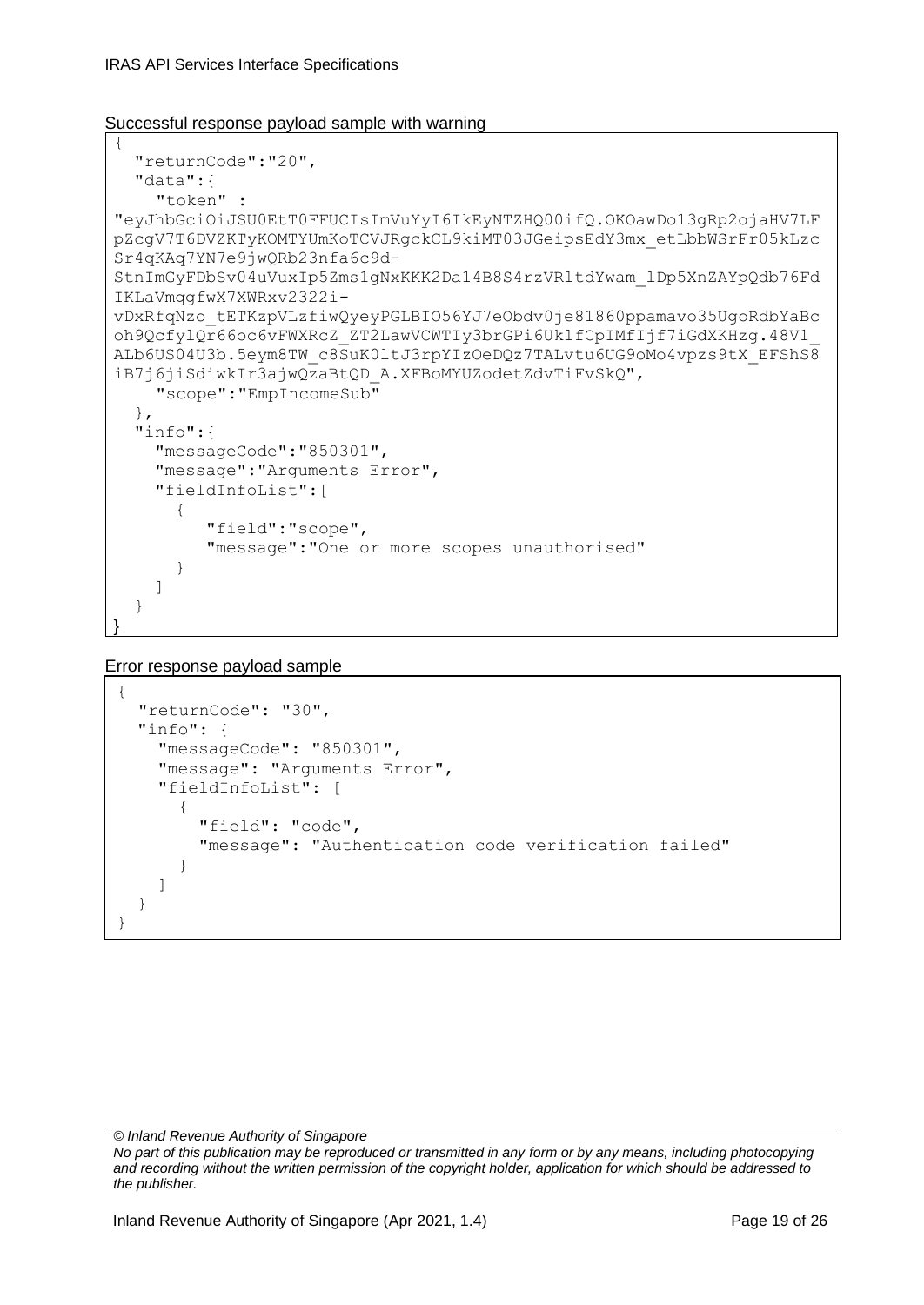## <span id="page-19-0"></span>**6. List of Diagnostic Messages**

The table below contains the list of diagnostic messages that would be returned as a response in case of failure during the processing of the Corppass Authentication Request. These diagnostic messages will be part of the information within the **info.fieldInfoList** array (found in [Section 3.7\)](#page-9-0).

| <b>Field</b> | <b>Message</b>                                                        | <b>Remarks</b>                                                                                                                  |
|--------------|-----------------------------------------------------------------------|---------------------------------------------------------------------------------------------------------------------------------|
| callback_url | Value cannot be null, empty, or white<br>space                        | The callback_url entered is empty or<br>invalid.                                                                                |
|              | mismatch<br>client<br>Callback url<br>with<br>registered callback url | The callback_url must be registered<br>with IRAS. It is case-sensitive and<br>must be url-encoded.                              |
| scope        | Value cannot be null, empty, or white<br>space                        | The scope entered is empty or invalid.                                                                                          |
|              | Scope mismatch with client registered<br>scope                        | The scope entered is either incorrect or<br>have not been granted access by<br>IRAS.                                            |
|              | One or more scopes unauthorised                                       | The user is not authorised for one or<br>more scopes. The scopes that are<br>authorised is given in the 'scope'<br>parameter.   |
| code         | Value cannot be null, empty, or white<br>space                        | The code entered is empty or invalid.                                                                                           |
|              | Authentication code verification failed                               | The<br>authentication<br>code<br>failed<br>verification. Note that it has a validity of<br>2 minutes from the time of issuance. |

*© Inland Revenue Authority of Singapore*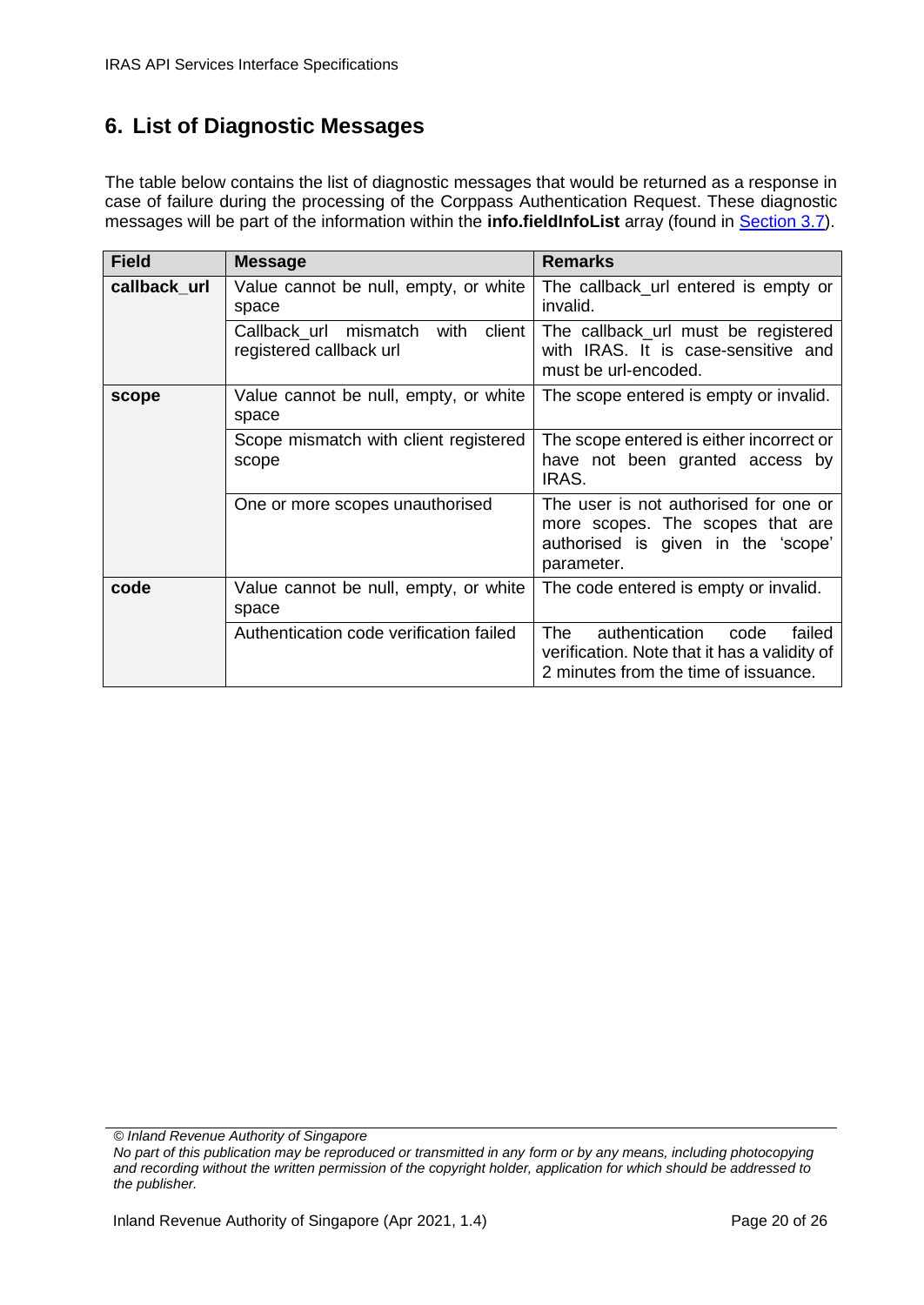# <span id="page-20-0"></span>**7. Appendix**

#### <span id="page-20-1"></span>**7.1 Change of Corppass to Singpass login flow**

The login process for Corppass has been changed to verify the user's identity via Singpass first, before the user can proceed to access and transact with government digital services.

Singpass is re-introduced as the login mechanism for businesses to access digital services to simplify the user experience of managing multiple sets of login credentials of corporate transactions.

While Singpass is used for logins, **Corppass will continue to be the authorisation system for corporate transactions.** The Corppass portal enables company administrators to specify the digital services that each employee can transact on the company's behalf.

Having a single Singpass login system, instead of maintaining two separate modes of identity authentication, not only improves convenience for users but also streamlines system operations.



*© Inland Revenue Authority of Singapore*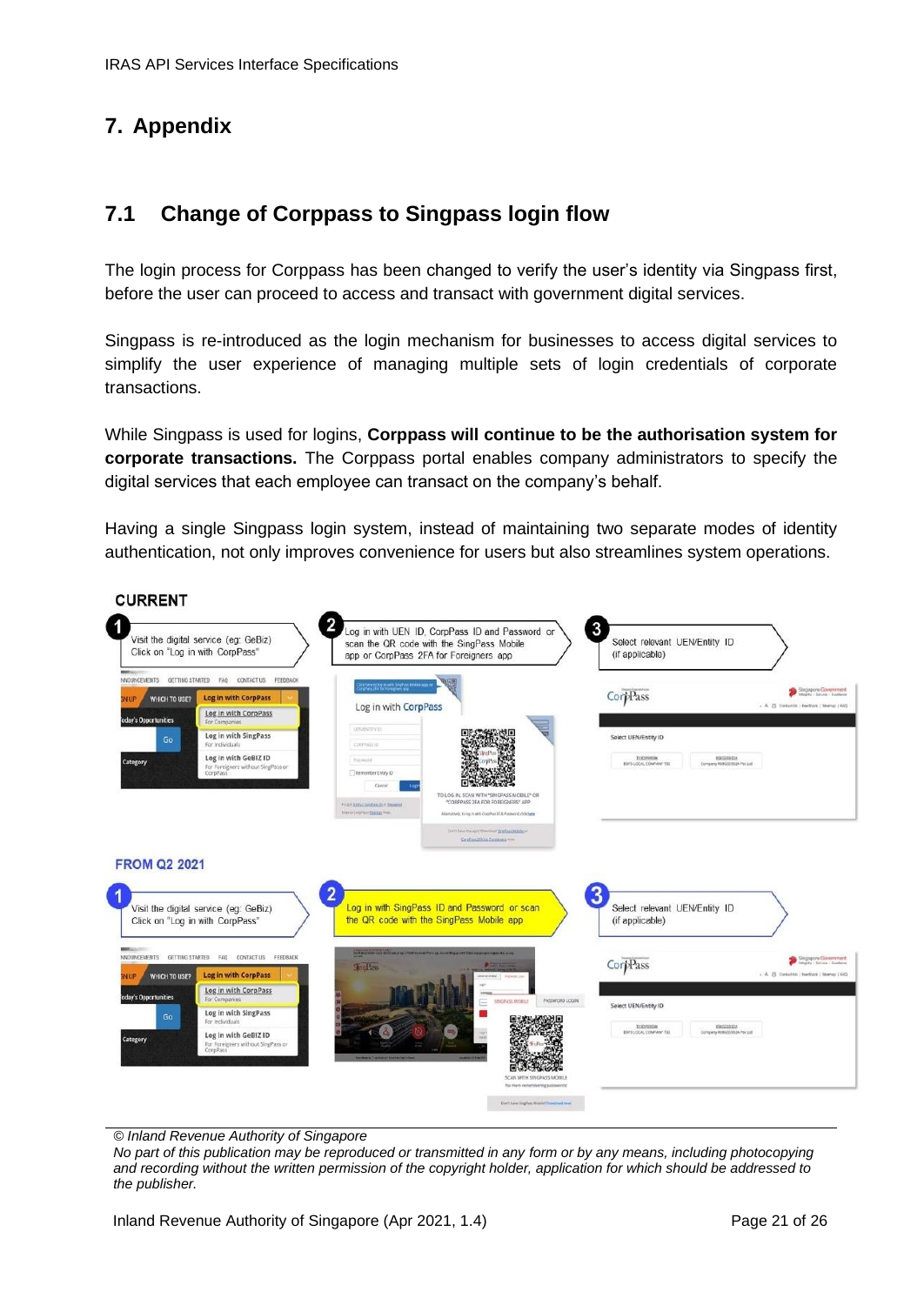# <span id="page-21-0"></span>**7.2 Interaction Flow**

The flow generally consists of two (2) APIs:

#### **1. Auth**

This API will provide redirection URLs to the Singpass Login and Corpass Consent pages. If login is successful, your application (Consumer Software App) will receive the authorisation code via your callback url.

#### **2. Token**

This API will provide an access token if a valid authorisation code is supplied.

The application can proceed to use the access token to call an IRAS Resource API securely.

#### **Note**: **The access token is valid for 30 minutes only.**

The following interaction flow depicts the flow of events on the usage of the APIs.



*© Inland Revenue Authority of Singapore*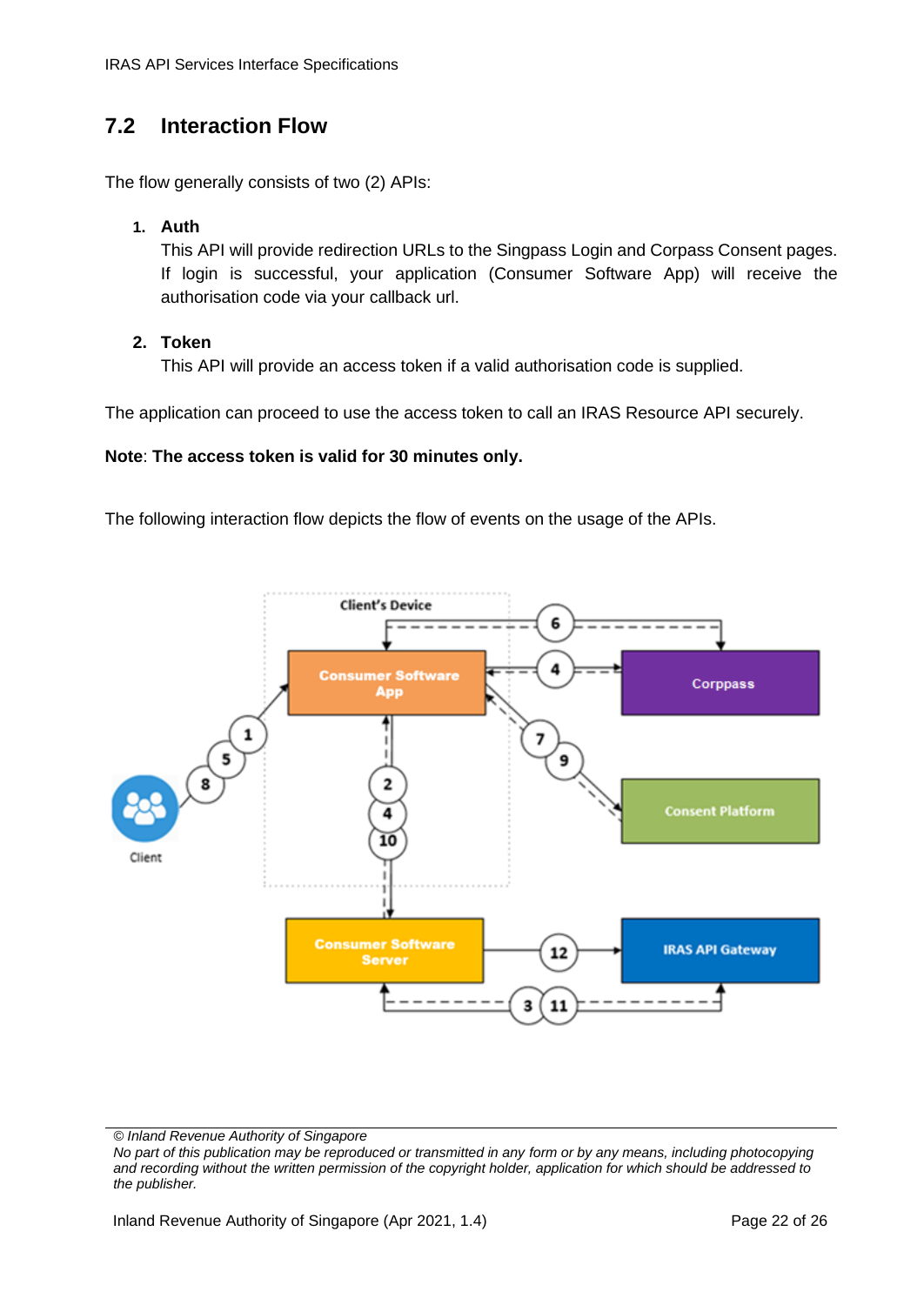- 1. **Client** clicks "Submit to IRAS" from **Consumer Software App**.
- 2. **Consumer Software App** to trigger **Consumer Software Server** to perform IRAS API CorpPassAuth call.
- 3. The **IRAS API Gateway** will return a URL string of the Singpass Login Page with the callback URL and other parameters.
- 4. **Consumer Software Server** to send the Singpass URL string to **Consumer Software App** to redirect to Singpass Login Page for entry of credentials.
- 5. **Client** enters their login credentials and clicks "Login" at the **Consumer Software App** with Singpass Login Page.
- 6. **Client** is redirected to UEN/Entity ID selection page (if applicable) to select the relevant UEN/Entity ID that the client is filing for.
- 7. Upon successful login, **Corppass** will trigger a HTTP Temporary Redirection (302) to **Consent Platform**.
- 8. **Consumer Software App** is redirected to **Consent Platform** Page for agreement of the term of use. Refer to [Appendix 7.3](#page-23-0) for a sample of the Consent Page.
- 9. **Client** clicks "Allow" at the **Consumer Software App** with Consent Platform Page.
- 10. **Consent Platform** will trigger a HTTP Temporary Redirection (302) with the callback URL with the Authorisation Code with other parameters.
- 11. The callback URL should be the **Consumer Software Server**'s domain so that the Authorisation Code and other parameters are sent to the server for further processing.
- 12. Using the Authorisation Code**, Consumer Software Server** will perform IRAS API CorpPassToken call to **IRAS API Gateway** to request for an Access Token.
- 13. **Consumer Software Server** can proceed to perform functional IRAS API calls to **IRAS API Gateway** with the Access Token.

*<sup>©</sup> Inland Revenue Authority of Singapore* 

*No part of this publication may be reproduced or transmitted in any form or by any means, including photocopying and recording without the written permission of the copyright holder, application for which should be addressed to the publisher.*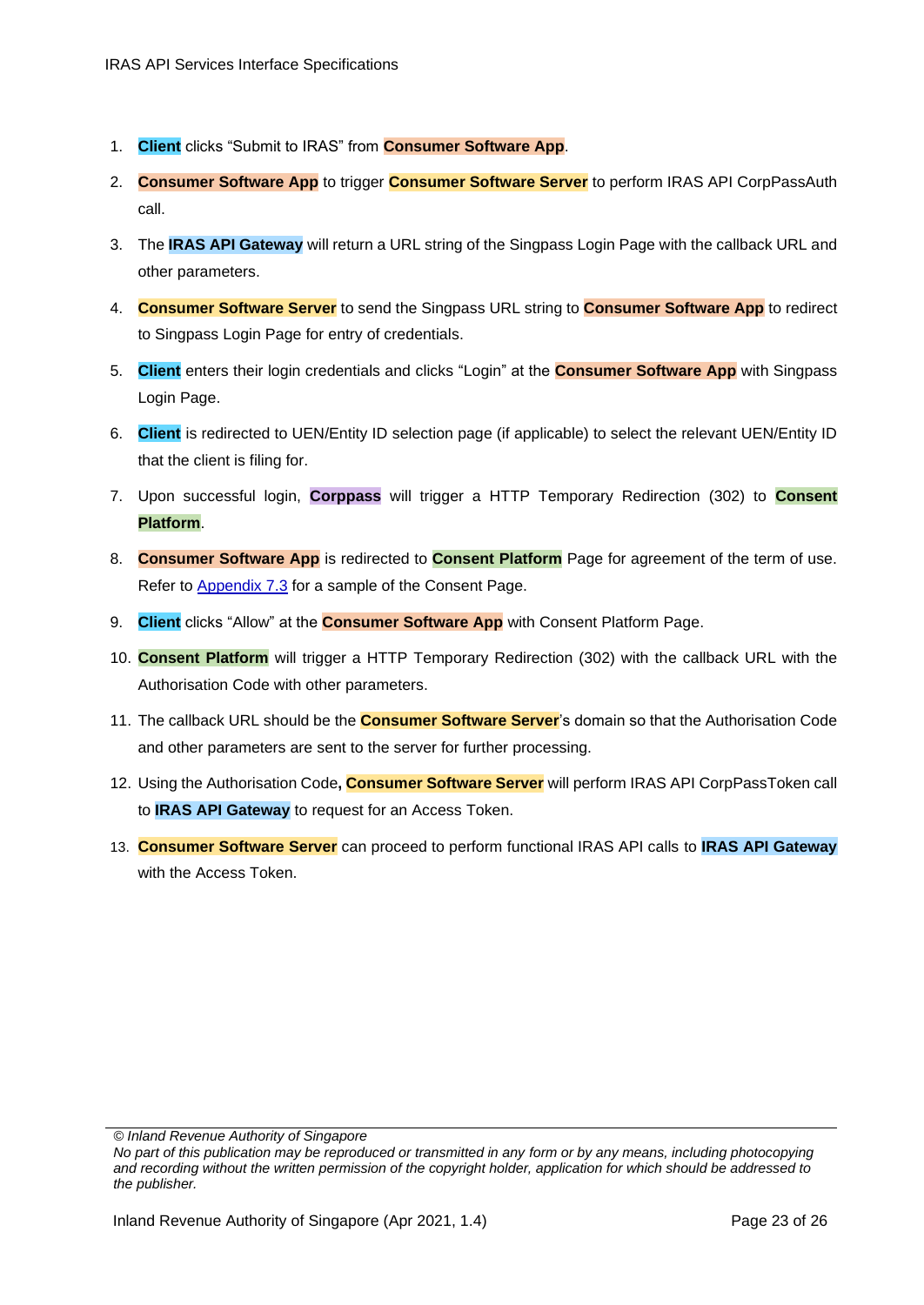# <span id="page-23-0"></span>**7.3 Consent Page**

The name of the App that is subscribed to the service on the IRAS API Marketplace will be reflected on the Consent Page. **Please ensure that you define the correct App name when you first register the App during the registration process** as described in [Section 2 Registration > Step](#page-3-1)  [2: Register App](#page-3-1)

The sample consent page below shows an App named **"My Consumer App"** requesting for permission to proceed.

**Note:** Users must make a selection within 2 minutes, otherwise the page will expire.



# **Request for Permission**

Your permission is required for the following purpose(s):

• Submission of Employment Income



IRAS shall not be responsible or held accountable in any way for any damage, loss or expense whatsoever, arising directly or indirectly as a result of or in connection with your use of websites, software or services of this Third Party.

| DECLINE |  |
|---------|--|
|         |  |

*© Inland Revenue Authority of Singapore*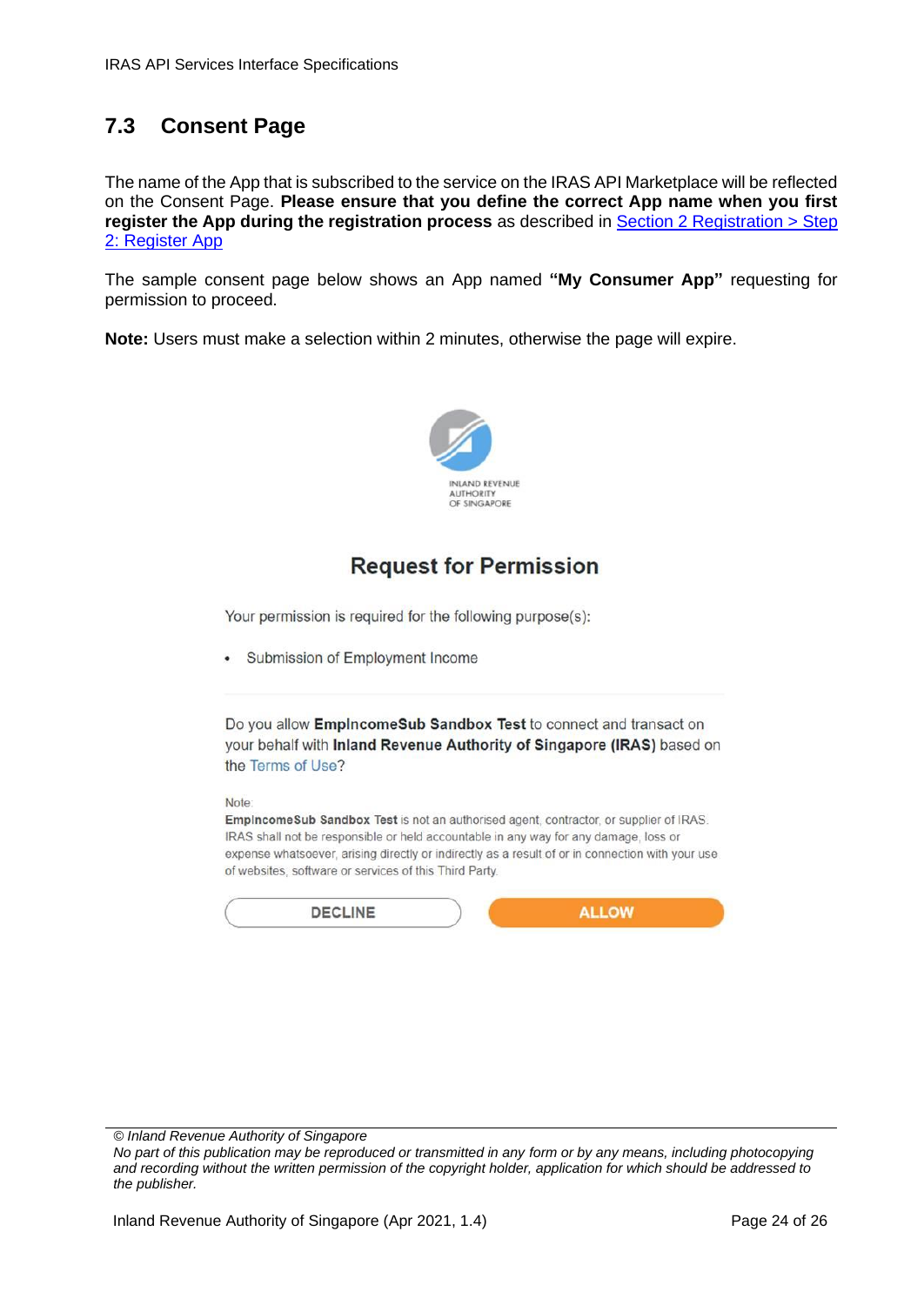## <span id="page-24-0"></span>**7.4 Callback URL Requirements**

Callback URLs must use Fully Qualified Domain Name (FQDN) and meet the following requirements:

- Must be different for Sandbox and Production environments;
- Must not contain IP address, port number, Hash (#) or Wildcard (\*) characters;
- Is case-sensitive;
- Must be able to accept parameters;
- Must be hosted on a server with a Secure Sockets Layer (SSL) certificate (e.g. **https**[://yourdomain.com/callback\)](https://yourdomain.com/callbackURL).

After you have **registered** your App and **requested for a subscription to an API Plan**, **register your callback urls** via [https://go.gov.sg/apicallback.](https://go.gov.sg/apicallback)

It takes about 1-2 weeks to register your callback URLs. IRAS will notify you via email once your callback URLs have been registered.

*© Inland Revenue Authority of Singapore*